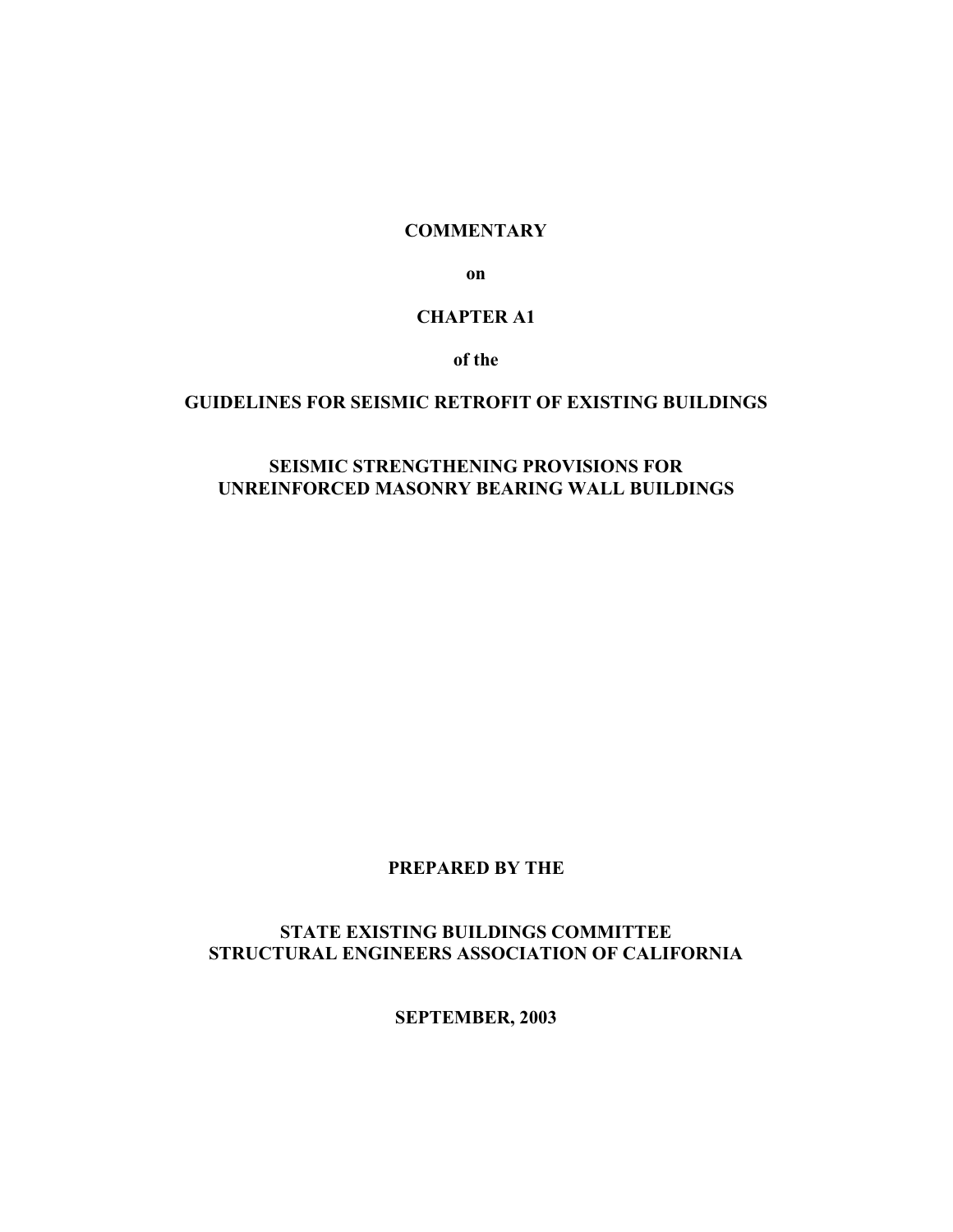# **TABLE OF CONTENTS**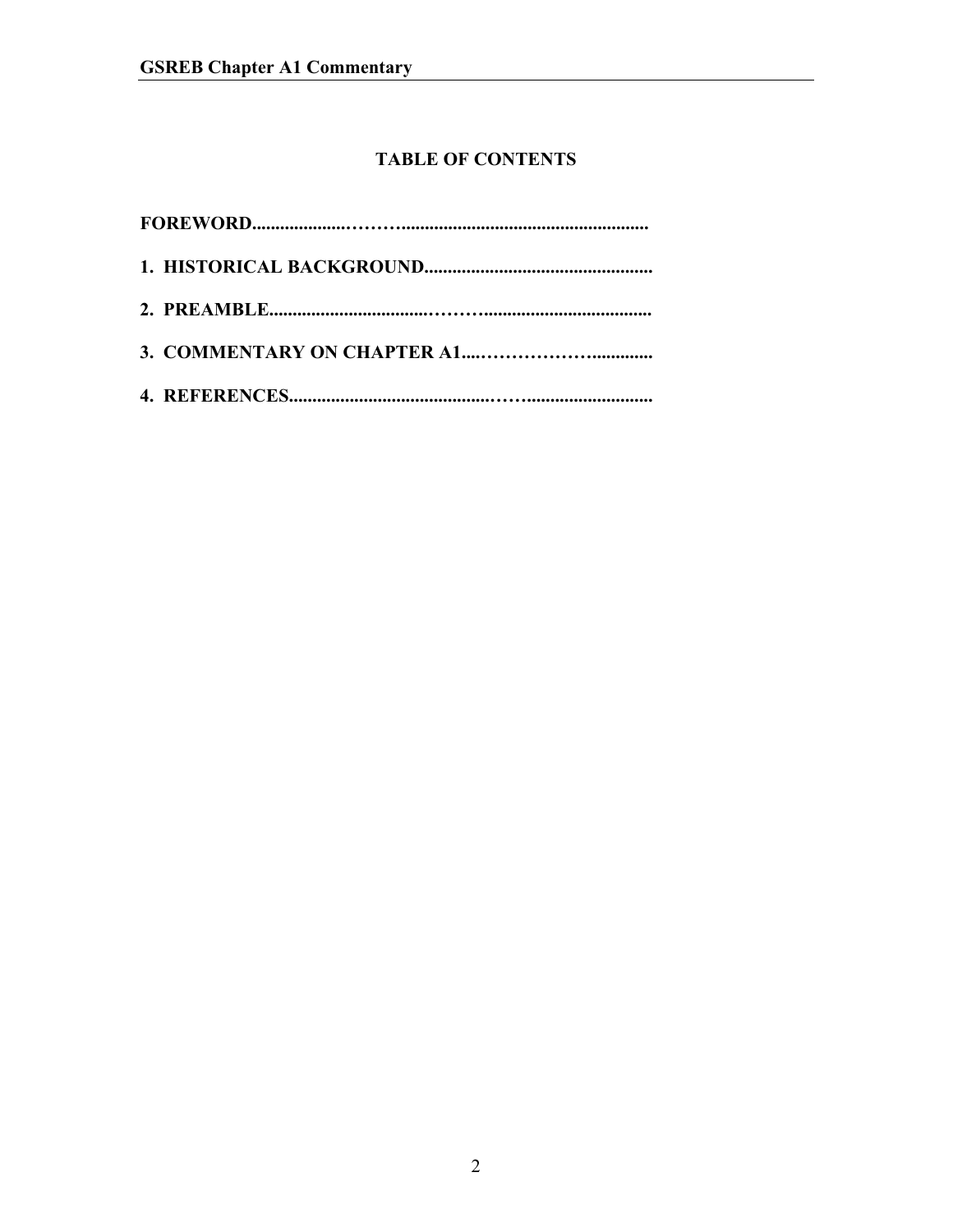## **FOREWORD**

This is a Commentary on Chapter A1 of the Guidelines for Seismic Retrofit of Existing Buildings (GSREB) Seismic Strengthening Provisions for Unreinforced Masonry Bearing Wall Buildings, 2003 International Existing Building Code IEBC).

The purpose of the Commentary is to discuss the basis for the technical provisions for the analysis and design of strengthening measures for existing unreinforced masonry building.

The contents of the commentary are summarized as follows:

- Part 1, Preamble, is a brief, general discussion of the retrofit problem.
- Part 2, Commentary on Chapter A1 is the detailed commentary on the chapter.
- Part 3 of the Commentary, Historical Background, is a brief summary of previous documents that have been developed for seismic retrofit of Unreinforced Masonry Bearing Wall Buildings (URM) buildings.
- Part 4, References is a list of useful references.

The provisions call for the selection of one of two procedures, either the General Procedure, or the Special Procedure. The Special Procedure is based on research on the behavior of URM buildings at their limit state and on the experience of engineers who have upgraded buildings in the Los Angeles hazard reduction program; the use of the Special Procedure is expected for most buildings. The General Procedure is a procedure for buildings with rigid diaphragms that do not qualify for the Special Procedure; it is a combination of a conventional code approach and some portions of the Special Procedure. The Commentary discusses the General and Special Procedures individually and in detail in appropriate places in the document.

"Building Code" means the current code adopted by the governing jurisdiction. Notations and Definitions as given in the Uniform Building Code (UBC) 1997 edition and in the International Building Code (IBC) 2003 edition are applicable to Chapter 1.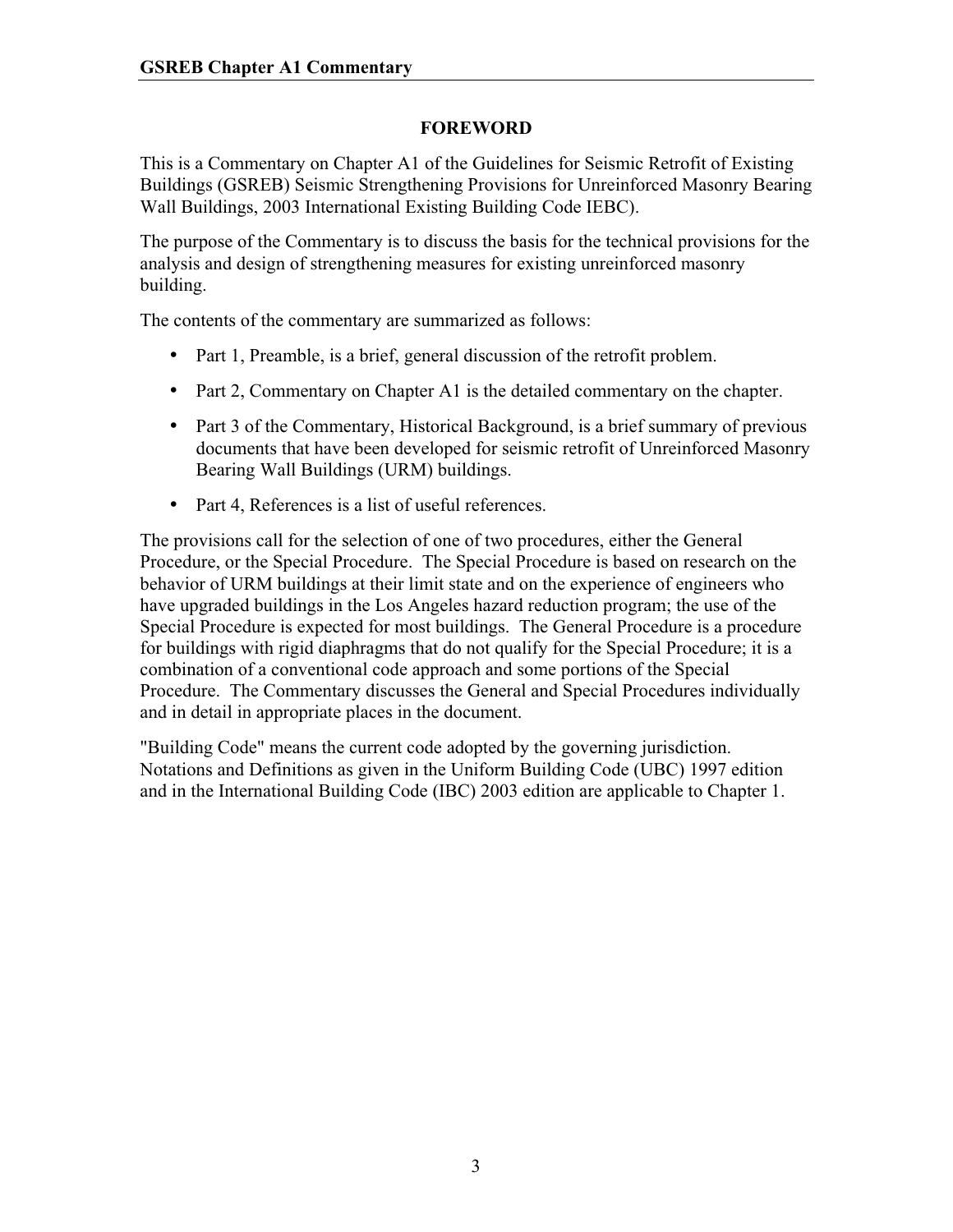### **PREAMBLE**

Unreinforced masonry (URM) bearing wall buildings have shown poor performance in past earthquakes: 1868 Hayward, California, 1906 San Francisco, California, 1925 Santa Barbara, 1933 Long Beach, California 1952 Kern County, California 1935 Helena, Montanna, 1964 Olympic, Washington, 1971 San Fernando, California, 1983 Coalinga, California ,1987 Whittier, California, 1989 Loma Prieta, California, 1994 Northridge, California, and 2001 Nisqually Earthquake, Washington.

California building codes changed after the 1933 Long Beach earthquake and few URM buildings have been built in California since then; however, there are large numbers of URM buildings that remain in the United States. Following the lead of the cities of Long Beach in the 1970's and Los Angeles in the 1980s, the State of California declared, through Senate Bill 547 (Sec. 8875 et seq. of the Government Code), that the hazard posed by this class of building is unacceptable and that communities must identify them. The Senate bill does not specify the level of performance required or expected, but leaves it up to each community. Although it was the Senate bill that prompted the predecessor to this document, the hazard of URM buildings is not limited to UBC Seismic Zones 3 and 4 (which are roughly equivalent to IBC Seismic Design Categories C and D) in California. This current edition of the GSREB is correlated to the mapped seismic hazards of the United States. The loss of lives and property damage in future earthquakes will be heaviest in buildings that exist today. The short-term impact of improved knowledge, codes, and design practices will be limited to those relatively few recent buildings that take advantage of this improved knowledge. Thus the dominant policy issues posed by earthquakes involve not new but existing buildings, particularly those structures that have obvious weaknesses and do not comply with the general intent and necessary requirements of current regulations. The issue before the public and the profession is how to set standards for these non-compliant existing buildings that are consistent with both the desire for safety and the limited resources available to achieve improved safety.

It is generally accepted that the intensity of earthquakes that could reasonably be expected to occur in the moderate and high seismic zones of the United States would be sufficient to cause buildings with minimal seismic resistance characteristics to be seriously damaged causing injury or death to the occupants or passers-by.

It is reasonable, when a real hazard exists, to take steps to significantly reduce the hazard. The objective of Chapter 1 is the reduction or elimination of seismic hazards associated with URM buildings.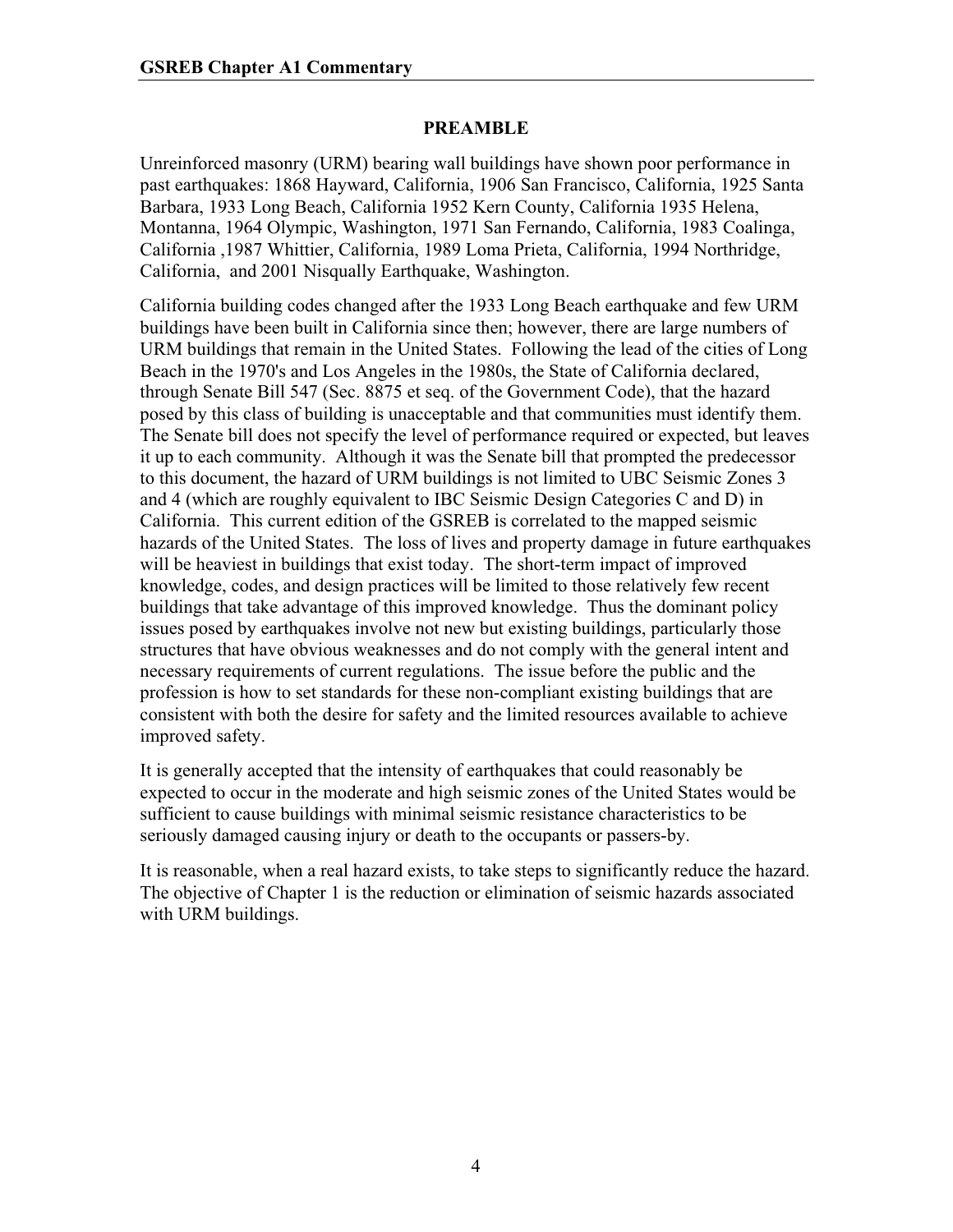The goal should be reduced life-safety hazards as best possible with the available resources. The efforts should be directed to insuring a coherent load path for lateral loads, reduction of out-of-plane wall failures, reduction of loss of support for floors and roofs, and reduction of falling parapets or ornamentation. Application of this Chapter will decrease the probability of loss of life, but loss of life cannot be prevented. In order to provide a basis for designing lateral force resisting systems and details for URM buildings, it is necessary to prescribe analysis and retrofit design procedures that are consistent with the desire to reduce the chances for failures of the types noted. We should be willing to accept some major and irreparable damage as long as there is a decrease in the likelihood of the falling of building elements or loss of support for horizontal framing.

The goal of this recommended strengthening is lower than the goal set for new construction. Chapter A1 of the GSREB recognizes that the economic difficulty of strengthening existing buildings necessitates reliance on building components with seismic performance characteristics that are less than ideal.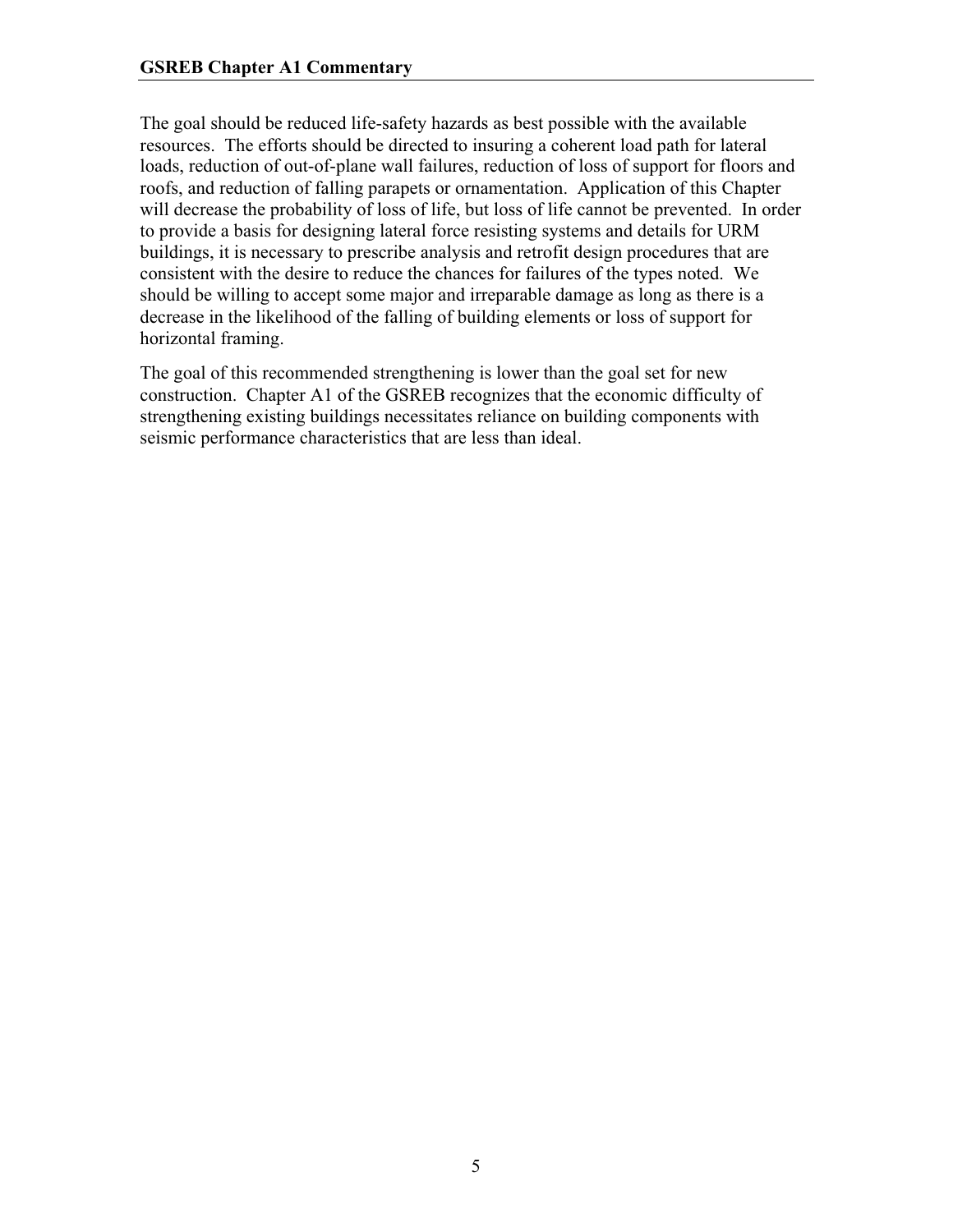# **COMMENTARY ON CHAPTER A1**

## **C101 - Purpose**

Chapter A1 is intended for a hazard reduction program. It represents minimum standards required to reduce risk of life loss or injury. The objective is accomplished by reducing the possibility of damage and the extent of damage. However compliance with this Chapter will not necessarily prevent earthquake damage to rehabilitated buildings. Risk of life loss or injury is significantly reduced but not eliminated.

The risk reduction applies to the overall average performance of rehabilitated unreinforced masonry (URM) buildings. An individual building may have damage levels above or below the average depending on its structural characteristics and the local ground motion. If it is desired to further limit damage to any specific building or preserve its post-earthquake function, the Engineer should consider additional measures for strengthening the building.

Chapter A1 is not intended to be applicable in locations in the United States where new construction using plain or unreinforced masonry is allowed.

# **C102 - Scope**

**C102.1 General.** This chapter is applicable to all existing buildings that have least one unreinforced masonry bearing wall. The provisions are not applicable to buildings having only non-bearing unreinforced masonry walls. The definition of a bearing wall in the 1997 UBC is given in Sec.1629.6.2 as a wall providing support for gravity loads. Sec. 2106.2.8 provides a definition of a non-bearing wall that defines the difference between a bearing wall and a non-bearing wall. The GSREB defines an unreinforced masonry bearing wall as a wall that supports more than 200 pounds per linear foot (2919 N/M) of vertical load in addition to its own weight. Unreinforced masonry walls constructed within concrete or steel frames are not bearing walls. These infilled frame buildings with unreinforced masonry walls are considered as potentially hazardous and they are not covered by this Chapter. Chapter 5 of the GSREB provides analysis procedures for non-ductile concrete frame buildings with unreinforced masonry walls infilled into the frames.

Table l-A lists elements of buildings that are regulated by this Chapter. This listing of elements is related to observed damage or partial collapse of these elements and spectral intensity of ground shaking. Separation of unbraced parapets has been reported for cities distant from a large magnitude earthquake source. The measure of spectral velocity  $S_{D1}$ (or  $C_v$  for the 1997 UBC) is used instead of short period spectral acceleration because this is better related to potential instability of the parapet. The upper bound value of  $S_{\text{DL}}$  given in Table l-A corresponds to descriptions of Seismic Design Categories B, C and D. The contours were generally the boundaries of UBC Seismic Zones 2A, 2B, 3 and 4.

Chapter A1 does not regulate non-structural systems. Requirements of the Building Code will apply to reconstructed, non-structural systems.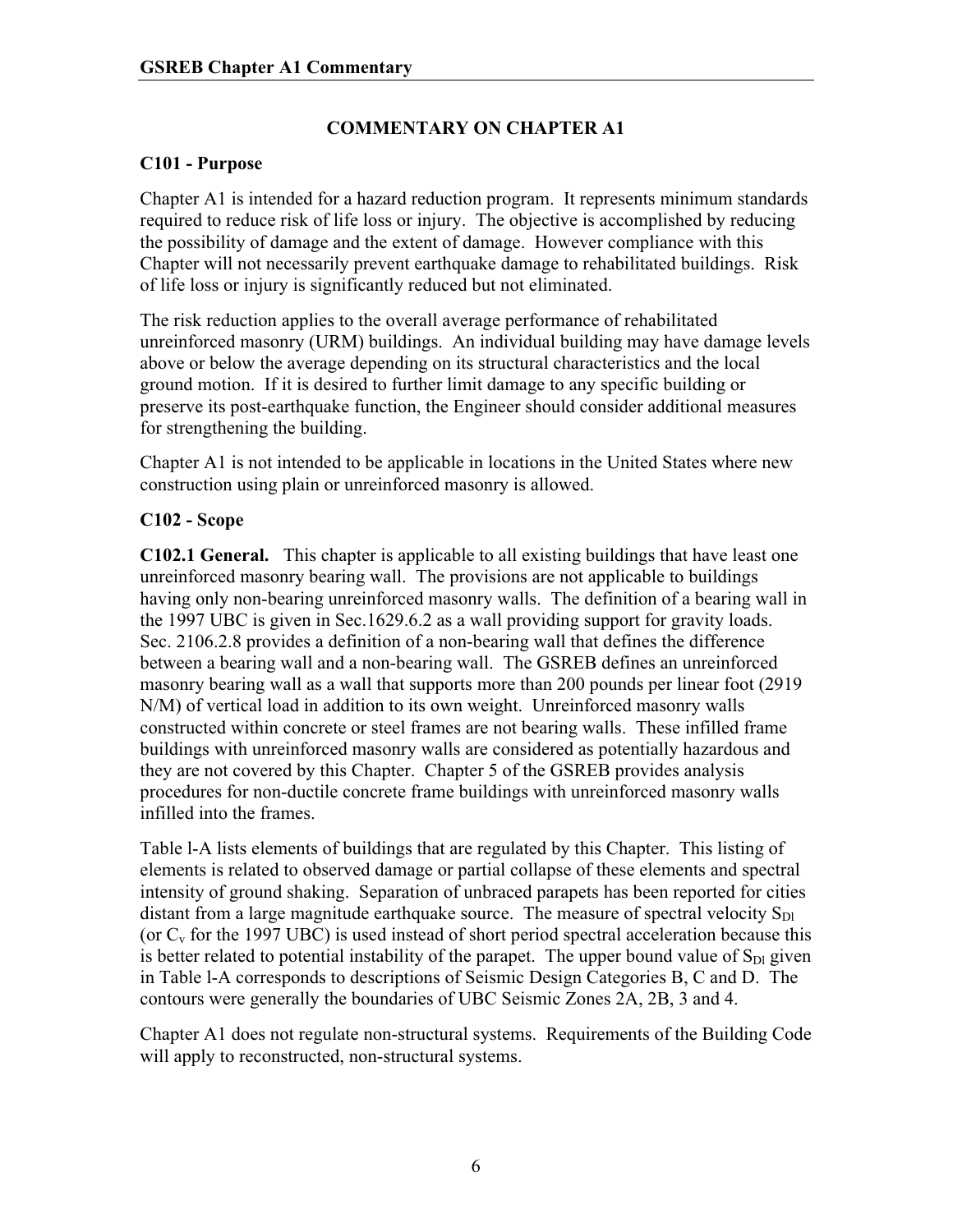**C102.2 Essential and hazardous facilities.** The degree of earthquake hazard reduction anticipated in Chapter A1 is not considered acceptable for the 1997 UBC Occupancy Categories given in Table 16-K other than for Standard Occupancies, or 2000 IBC Seismic Use Groups II and III where Seismic Design Categories C, D, E, and F are required. These occupancies or Use Groups require special detailing considerations, increased seismic loading and, in the 2000 IBC, reduced allowable story drift.

## **C103 - Definitions**

In general, the definitions given in this section are self-explanatory. The commentary expands on several of the definitions that are critical to the use of Chapter A1.

**COLLAR JOINT** is the space between wythes, space that may be empty or may be filled with mortar or grout. Although the condition of the collar joint may not be critical for in-plane wall shear stress, the procedure for determining allowable stress from inplace shear tests takes into account the probable effect of mortar in the collar joint. The condition of the joint is of greater importance for out-of-plane forces where it is necessary to have the wythes of the wall act integrally. A visual examination of the collar joint to determine its mortar coverage is required to allow the use of the increased height-to-thickness given in Table A1-B for buildings with crosswalls in all stories.

**CROSSWALL** is a light frame wall sheathed with new or existing materials. Light frame walls with shear panels have a desirable hysteretic behavior and can by their coupling strength cause adjacent diaphragms of different stiffness to have nearly the same relative displacement. They function as energy dissipaters when connecting diaphragms or a diaphragm to grade within the span of the diaphragm. They act similar to "shear" walls to the extent that they diminish the displacement of a floor or roof relative to the building base, but are not true shear walls. Their in-plane stiffness is not comparable with shear walls of masonry, concrete or lateral load resisting elements of structural steel. Moment resisting frames may also be designed as crosswalls.

**FLEXIBLE DIAPHRAGM** is a floor or roof constructed of wood framing with attached sheathing or a roof or floor sheathed with steel decking if the steel deck does not have a lightweight or regular weight concrete fill. The definition of a flexible diaphragm in Chapter 16 - Definitions in the 2000 IBC or Sec. 1630.6 of the 1997 UBC is not applicable to Chapter A1. A horizontal steel braced diaphragm with tension only braces is also considered a flexible diaphragm.

**NORMAL WALL** is a URM BEARING wall with loads perpendicular to the wall. When the earthquake loads are parallel to an URM bearing wall, the wall is considered as a shear wall.

**OPEN FRONT** is a term for a side of a building that does not have a shear wall, frame or braced frame at the exterior wall line. The open front may be at the first story or at all stories. The open front is defined as " on one side only". The definition is intended to be a limitation. Open front buildings on street corners must have lateral load resisting elements such as shear walls installed on one of the street-front sides.

**POINTING** is equivalent to repointing.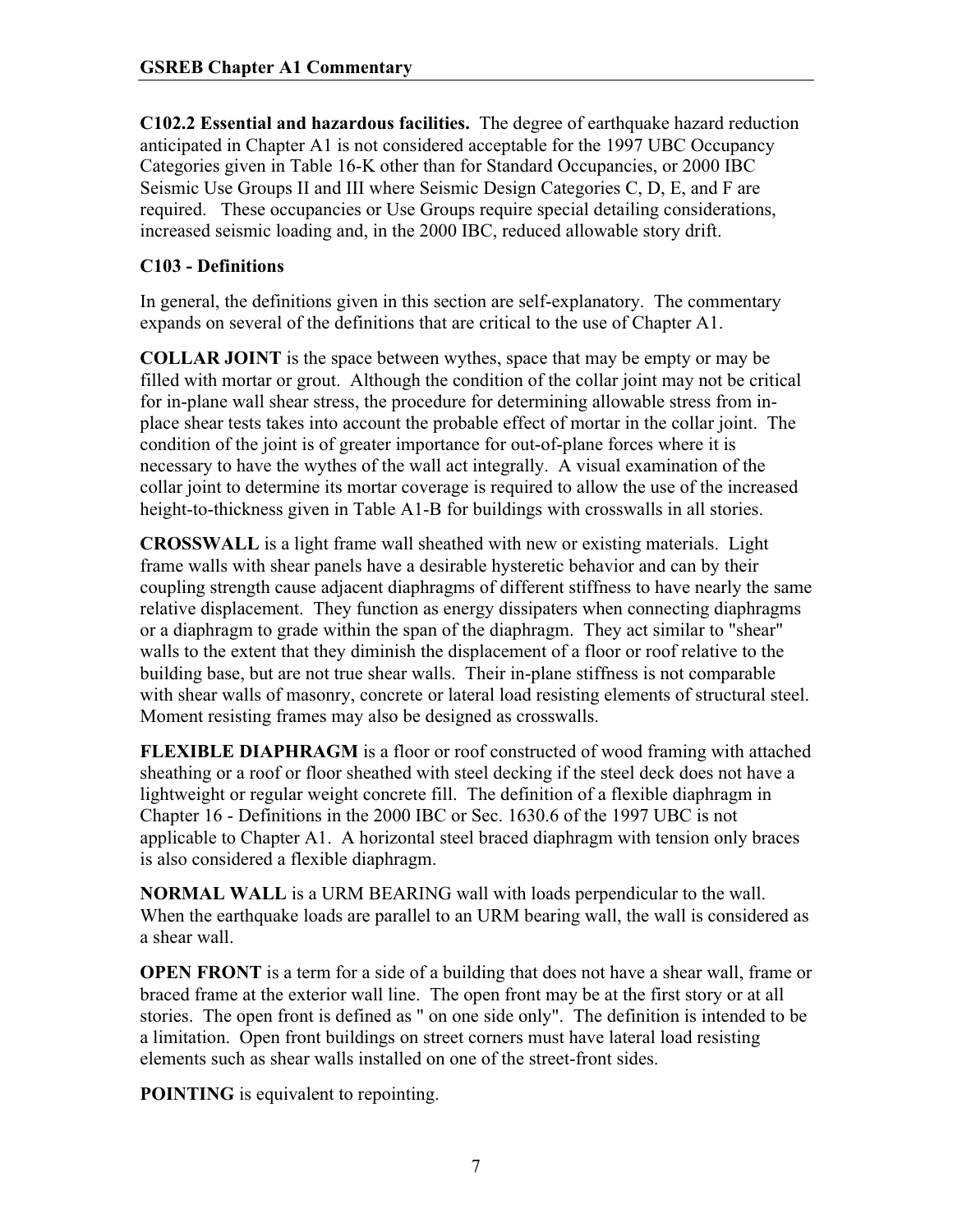**RIGID DIAPHRAGM** is a floor or roof diaphragm of reinforced concrete construction. This floor or roof could be supported by reinforced concrete beams and girders or by structural steel members. The floor or roof could be a self-supporting slab or a pan-joist system. Chapter A1 does not consider semi-rigid diaphragms. It uses only two categories of the relationship of diaphragm in-plane shear stiffness to masonry wall inplane shear stiffness. The Engineer must consider the relative stiffness and strength limit states of other materials, such as gypsum concrete roofs, to determine a rational analysis procedure for the existing structural materials. An alternate procedure would be to use the Building Code definition of a flexible diaphragm that is based on the shear stiffness only of the diaphragm and the shear walls below the diaphragm level.

**UNREINFORCED MASONRY (URM) WALL** is a wall constructed of solid clay or concrete units, with or without cores, or a masonry wall constructed of hollow units, either clay or concrete. If the wall is constructed of hollow units the net area of the masonry wall must be used for in plane shear calculations. The allowable height-tothickness ratios given in Table A1-B are not affected by the solidity of the masonry unit. Only the height-to-thickness ratio affects the stability of the wall. The weight per square foot of the wall is not a parameter for out-of-plane wall stability.

The in-plane bed joint shear strength or tensile splitting strength of the masonry must be determined by testing. Field stone or adobe masonry does not have a reliable test method for determination of inplane shear strength. The Engineer should, with the concurrence of the Building Official, determine strength limit state materials properties.

Chapter A1 has been developed for unreinforced masonry. The tensile strength of bed joints is considered as zero. A wall is considered unreinforced if the amount of reinforcing is less than 25% of the minimum amount that would be required by the Building Code. The intention is to exclude engineered systems that have small but definite amounts of horizontal and vertical reinforcing.

In most cases, a wall will either contain reinforcing at or near the Building Code requirements, or it will have no reinforcing at all. The reinforcing must be both vertical and horizontal. Steel straps laid along bed joints exist in some older types of construction; these should not be considered as horizontal reinforcing since these straps could actually weaken the bed joint.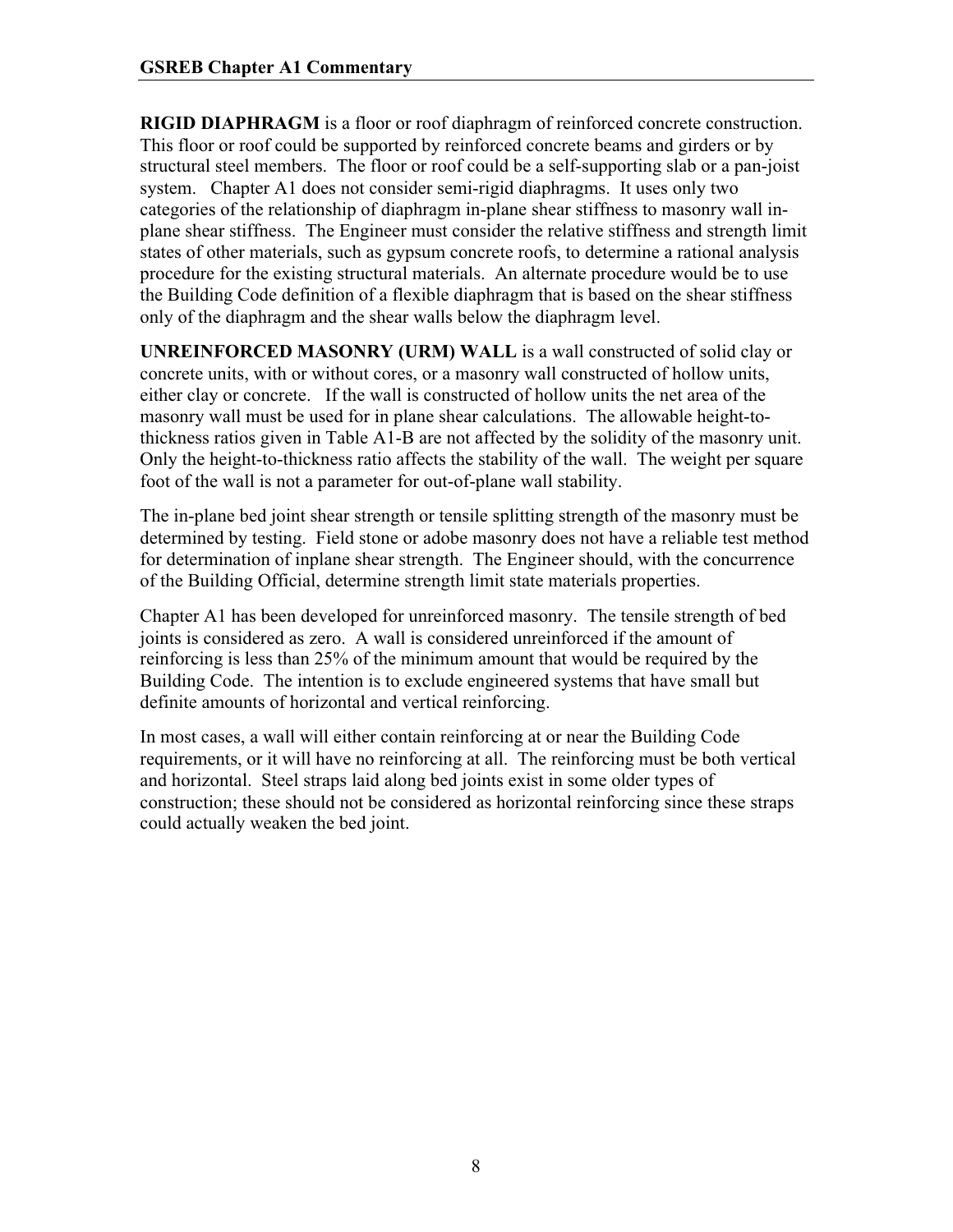## **C104 - Symbols and Notations**

Extended definitions are given to clarify the use of the following symbols:

| $P_D$                     | The tributary dead load at the top of the pier under consideration. For<br>uniformly loaded bearing walls, it consists of the dead load on a width of<br>wall extending between the centers of the openings adjacent to an interior<br>pier, or from the wall edge to the center of the adjacent opening for the<br>exterior piers, or from wall edge to wall edge. For use in Formulae A1-4,<br>A1-5, and A1-6, $P_D$ is the superimposed dead load at the test location. |
|---------------------------|----------------------------------------------------------------------------------------------------------------------------------------------------------------------------------------------------------------------------------------------------------------------------------------------------------------------------------------------------------------------------------------------------------------------------------------------------------------------------|
| $P_{D+L}$                 | Stress resulting from the dead load plus actual live load in place at the<br>time of testing, in pounds per square inch. For use in Formula (A1-3) the<br>quantity $P_{D+L}$ is the stress obtained by dividing the axial load on the wall<br>by wall area, not the area of the test bed joints.                                                                                                                                                                           |
| $\Sigma v$ <sub>u</sub> D | Is the sum of the diaphragm shear capacities of both ends of the<br>diaphragm that are parallel to the direction of lateral load.                                                                                                                                                                                                                                                                                                                                          |
| $\sum y_u D$              | Is the sum of the $\sum y_u D$ values for the diaphragms at and above the level<br>under consideration.                                                                                                                                                                                                                                                                                                                                                                    |

### **C105 - General Requirements**

**C105.1 General.** Chapter 16 of the Building Code provides the basic requirements for a seismic resisting system. Distribution of lateral loads shall consider the relative rigidity of horizontal diaphragms. Flexible diaphragms have inadequate relative stiffness to redistribute force between those elements that are considered as shear walls by the special procedure (SP). Diaphragms in buildings that use the general procedure (GP) are capable of redistributing the lateral loads, causing increased forces due to torsional response and coupling the weight at each story level with the shear walls.

**Cl05.2 Alterations and repairs**. The Building Code applies unless explicitly excluded or modified herein.

**Cl05.3 Requirements for plans**. These are minimum requirements for the plans to be submitted. Although this may seem an administrative requirement, this section is needed to record that a thorough investigation of the building has been made and is shown on required plans that are submitted to the Code Official.

The plans should include openings and their dimensions. Each diaphragm should be investigated at several locations. The lay-up of the sheathing should be observed and properly described. The continuity of the finish floor sheathing under partitions need not be verified.

**Cl05.4 Structural observation**. The construction phase of the retrofit program will discover unforeseen conditions. The Engineer or Architect responsible for the design must provide a more extensive observation of the project than that required for new construction.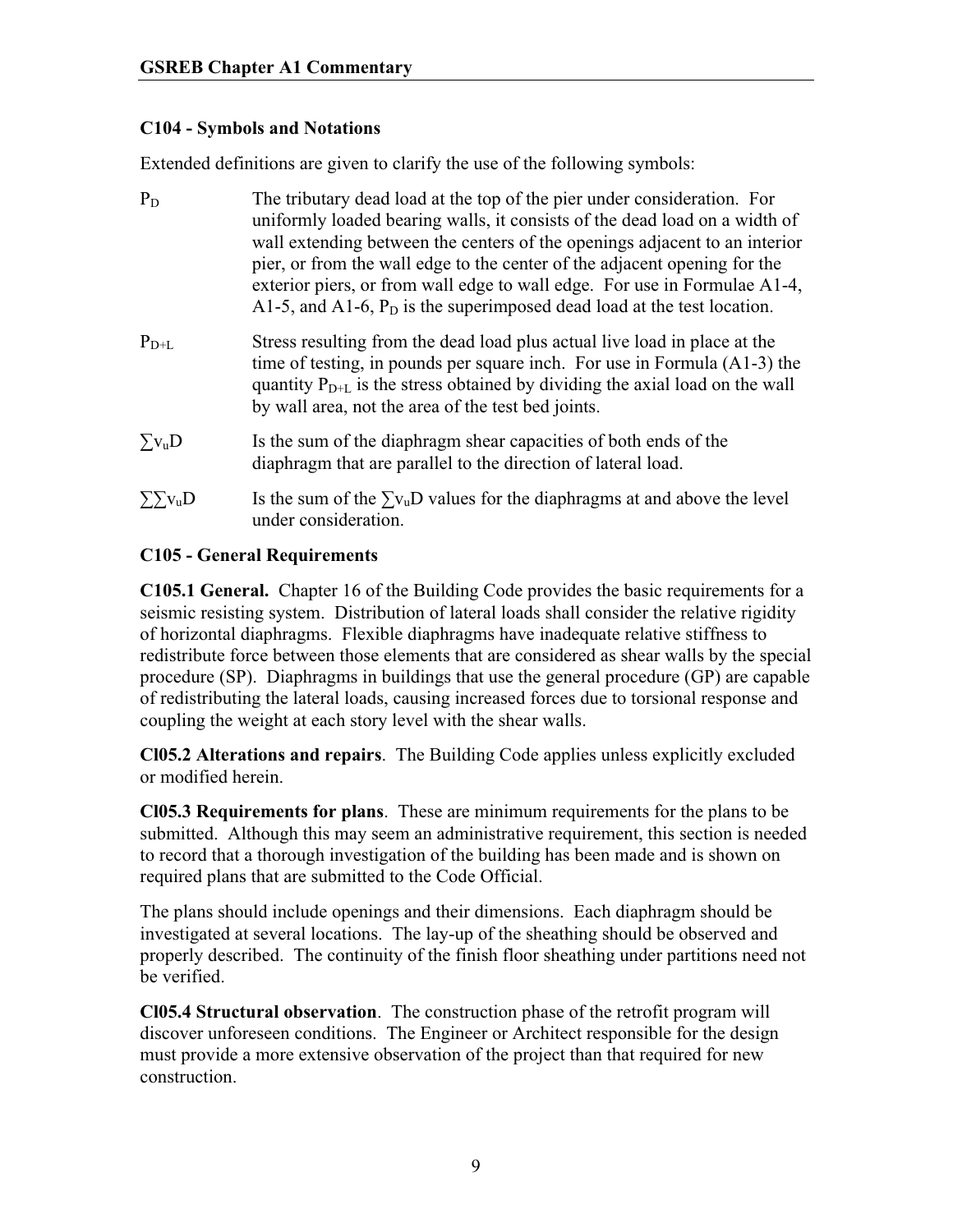### **Sec. C106 - Materials Requirements**

**Cl06.1 General**. Existing materials as described in Table A1-D, new materials as described in Table l-E and masonry materials when tested as described in this section or categorized by  $f<sub>m</sub>$  may be used as a part of the seismic resisting structural system. New materials permitted by the Building Code may be used to supplement the strength of existing materials.

**Cl06.2 Existing materials**. Shall be in a sound condition or repaired. If replaced they must be replaced with new materials that are permitted by the Building Code for seismic resistance.

## **Cl06.3 Existing unreinforced masonry.**

**Cl06.3.1 General**. It is essential for the Engineer to make a proper evaluation of the existing masonry. Allowable shear values for use in analysis of shear walls and allowable h/t values for normal walls that are not analyzed for out-of-plane loading are based on the assumption of adequate strengths and lay-up or the masonry. Nonconforming masonry must be removed or treated as veneer.

## **Cl06.3.2 Lay-up of walls.**

**Cl06.3.2.l Multi-wythe solid brick**. The concern is for the integrity of the multiwythe wall acting as a whole in resisting out-of-plane forces. Facing means the wythe at the face of the wall, whether interior or exterior; backing means the inner wythes that are not normally visible. Lay-up means the pattern of masonry units in each wythe and in the interlocking of wythes. The primary requirement is that all wythes be adequately interlocked by header bricks. The quantity of mortar in the collar joints between wythes is also important, having an affect on the allowable h/t ratio for the wall as specified in the footnotes to Table A1-B.

An exception to the requirements of the common lay-up of multiwythe walls is permitted for lower seismic hazard zones. This exception is applicable in UBC Seismic Zones other than Zone 4 and where  $S_{D1}$  as defined and mapped in the IBC is 0.3g or less.

This exception permits veneer wythes with anchorage as specified by the Building Code and made composite with the backing masonry to be considered as a part of the structural wall. The wythes may be bonded by a combination of additional ties or the combination of grout and ties and should be checked to determine if they can transfer the calculated stress between wythes.

# **Cl06.3.3. Testing of masonry.**

### **Cl06.3.3.l Mortar Tests.**

**Item 1.** Mortar tests are performed by shearing of the mortar joints above and below the test masonry unit. The test load is recorded at the first sign of movement of the test brick. This can be detected by observation of sand grains detaching from the mortar joint.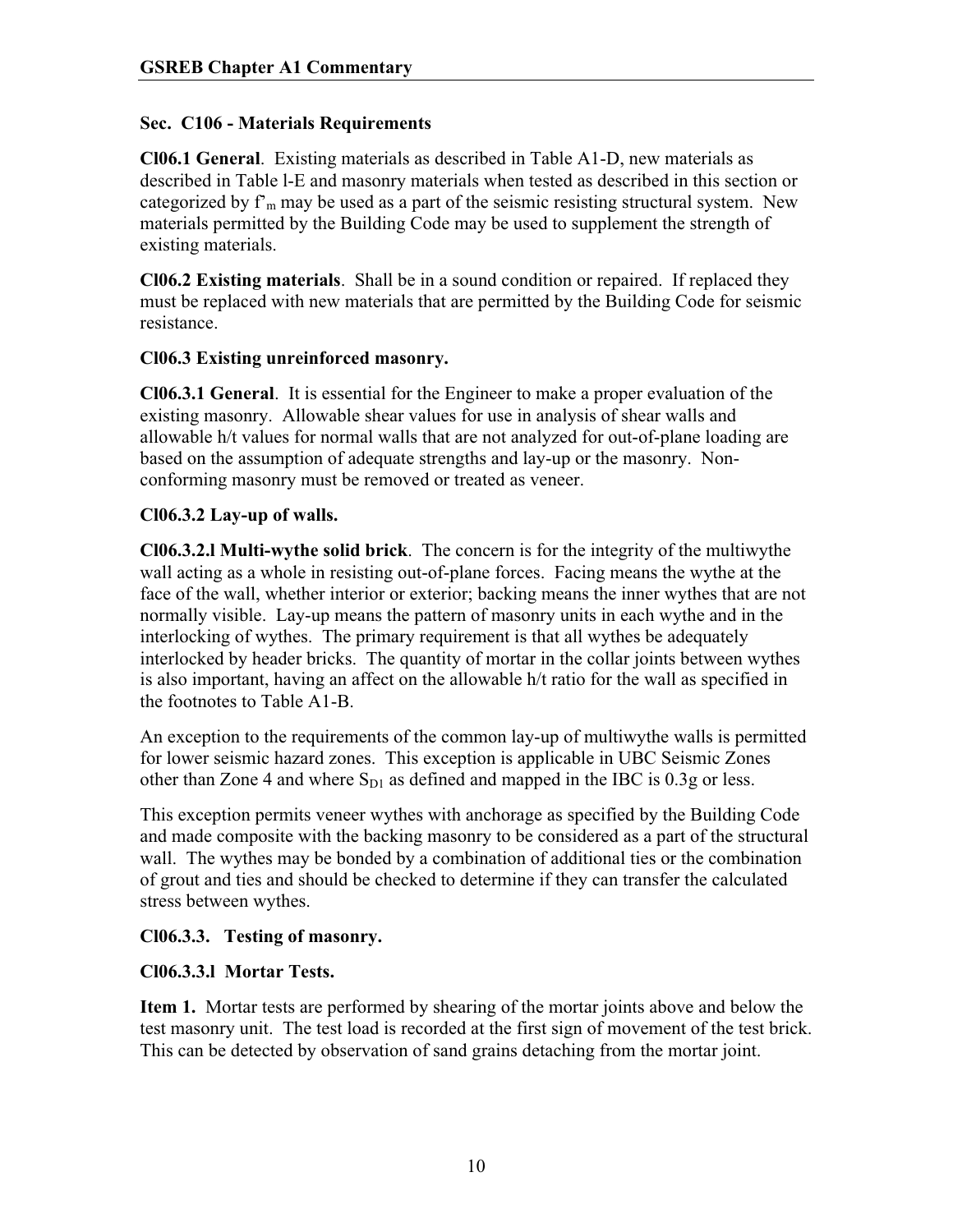**Item 2.** Many masonry walls in the United States have been constructed with mortars that have shear strength such that the mortar shear strength test is not possible (e.g., hollow masonry). The failure may be the bearing on the end of the masonry units at the jack. Where this occurs, an alternative testing method described in Sec.106.3.3.2 determines tensile splitting strength by the standard ASTM procedure.

**C106.3.3.2 Alternative procedures for testing masonry.** These procedures determine the tensile splitting strength of masonry. The tensile splitting strength is equivalent to the peak shear strength when pier shear strength,  $V_m$ , is calculated using  $v_m A_n/1.5$ .

Recently constructed masonry (post-1950) may be categorized by unit strength and mortar mix, Table 21-D of the UBC or Tables 2105.2.2.1.1 and 2105.2.2.1.2 of the IBC. These tables may be used to estimate  $f<sub>m</sub>$  of the masonry. The estimate will be a conservative prism strength. This prism strength may be used to calculate peak shear stress. The shear strength of a pier is calculated by Formula (A1-20).

The shear strength is an expected shear strength, no load factors or capacity reduction factors are used on Chapter A1.

**C106.3.3.3 Location of tests**. The test locations should be uniformly distributed over the wall surface. The exact location of each test shall be determined at the site by the Engineer. Relatively small areas that are pointed due to local deterioration should not be used for test areas since pointed areas will produce higher values that can skew the test results.

**C106.3.3.4 Number or tests.** Numbers and locations are specified to assure a representative sample of existing masonry; considering that the walls were not necessarily built with the same time with the same workmanship, workmanship may vary in a given wall, often being poorer near the top, and the walls have not been subjected to the same environmental influences. These, and other conditions, may make it desirable to make a division of walls into classes according to their relative overall quality, see Sec. A106.3.3.8. The number of tests in each class of wall should be increased to the maximum number specified in Sec. A106.3.3.4.3 to provide a body of data that is adequate to establish a 20th percentile value,  $v_t$ .

A common line of resistance is defined as a set of one or more masonry walls at an edge of a diaphragm. The wall may have offsets in that common line. A minimum of eight tests for a building is specified. This would be the minimum number for a single-story building. The area of 1500 square feet is gross area, including wall openings.

**C106.3.3.5 Minimum quality mortar.** A mortar shear test value,  $v_{to}$  is obtained for each test location by dividing the test force,  $V_{test}$  by the sum of the areas of the upper and lower surfaces of the brick, and subtracting the axial stress in the wall at the time of testing.

The axial stress is defined to include actual live load where it is significant; ordinarily the use of the dead weight of the superimposed masonry is close enough. A set of values of  $v_{\text{to}}$  is assembled for the whole building.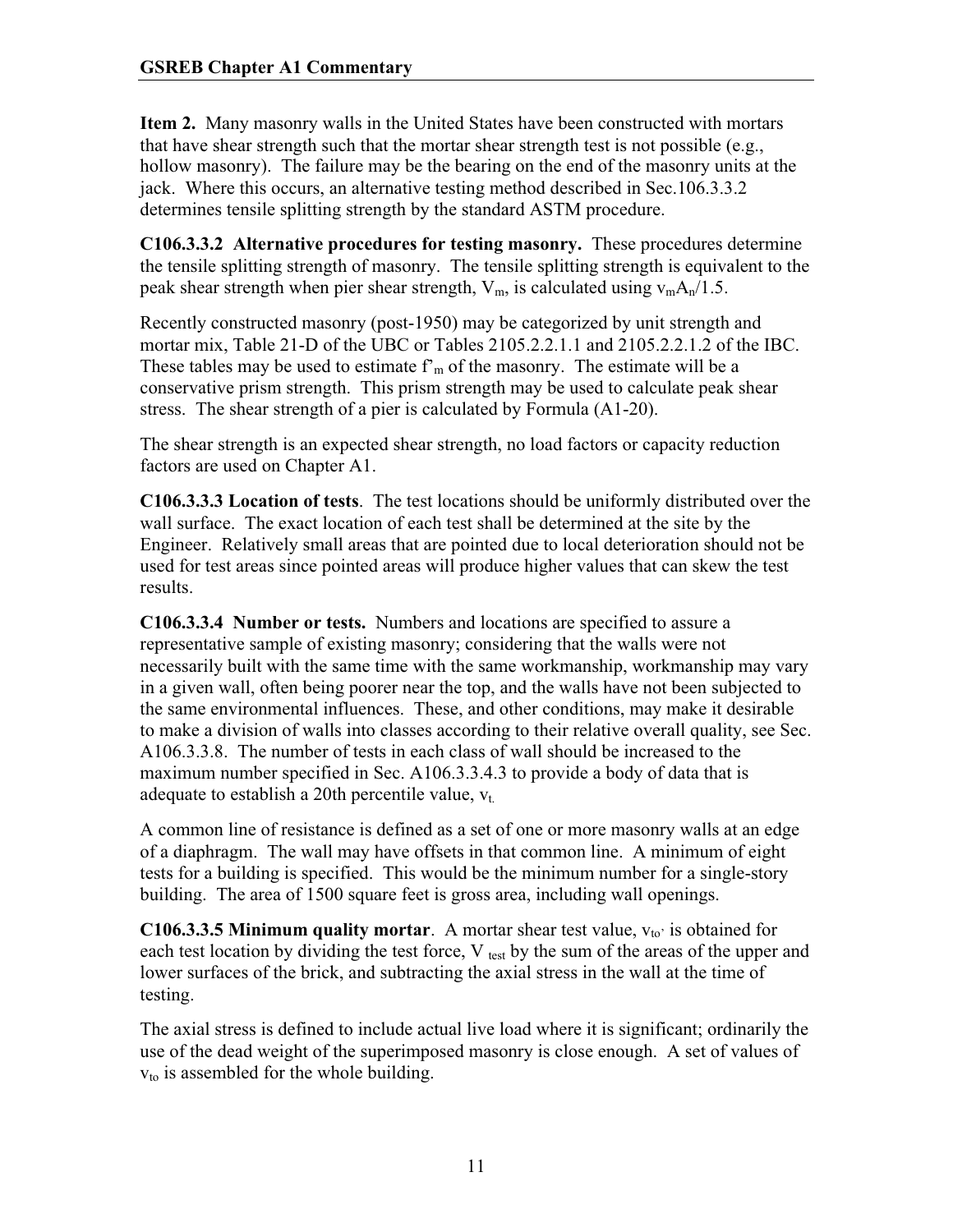When an individual wall has values of  $v_{\text{to}}$  that are consistently below 30 psi, the wall may be upgraded by pointing. Where this is done, the whole wall must be pointed. Then the upgraded wall is re-tested and improved values of  $v_{to}$  will be obtained. These improved values of  $v_{to}$  may be used in place of the original values for that wall, and a new set of values of  $v_{\text{to}}$  is assembled for calculation of  $v_{\text{to}}$  for this wall now represents a class of masonry.

Once a set of values of  $v_{to}$  is obtained for the building or a class of masonry, the mortar shear strength,  $v_t$  for the building or the class of masonry is determined as the value of  $v_{to}$ that is exceeded by eighty percent of the values of  $v_{\text{to}}$ .

When  $v_t$  is less than 30 psi for the building or a common line of resistance, all of the masonry in the building, or line of resistance, must be either removed or upgraded. It may be upgraded by repointing and then re-tested.

**Cl06.3.3.6 Minimum quality of masonry**. A minimum quality of an assemblage of units and mortar is required to have confidence in the determination of strength limit values. Hollow unit masonry can have its tensile splitting strength increased by pointing. Hollow unit masonry commonly has only the face shell supported on a mortar bed joint. Hollow unit masonry may also be grouted to increase its net area and tensile splitting strength.

**Cl06.3.3.7 Collar joints**. When a masonry unit is removed for the in-place shear test, the collar joint between the exterior wythe and the interior wythe is exposed. The percentage of mortar coverage of the collar joint is estimated and reported with the results of the inplace shear testing. Fifty percent of the collar joint must be filled to meet the requirements of footnotes to Table A1-B. Table A1-B specifies the allowable heightthickness ratios of unreinforced masonry walls.

**Cl06.3.3.8 Unreinforced masonry classes**. This section allows categorization of masonry into classes. A single wall may be defined as a class. The requirements that 80 percent of the tests made in this wall exceed the test value,  $v_{to}$  would require a minimum of five tests in that wall. A three-story or higher building will have a minimum of five tests in any wall. If categorization of a wall or walls as a class is contemplated in a building of fewer than three stories, additional tests will be required in each of the walls or line of walls.

**Cl06.3.3.9 Pointing.** Deteriorated mortar joints must be pointed. Mortar joints may be pointed before testing to increase the shear test values, but this pointing must be performed with special inspection as required by Sec. A107.1.

Pointing is maintenance work. Old mortars are subject to deterioration, and if deteriorated, they need to be renewed. Deterioration is most often due to moisture penetration and evaporation: water carries dissolved salts into the wall, or dissolves them from the masonry itself; upon evaporation of the water, crystals are left behind. The crystals break up the mortar matrix (and sometimes the brick itself), leaving it weak and powdery. The process of weathering propagates into the wall. In many cases, sound material will be found within an inch (or  $1-1/2$  inches at the most) of the original surface.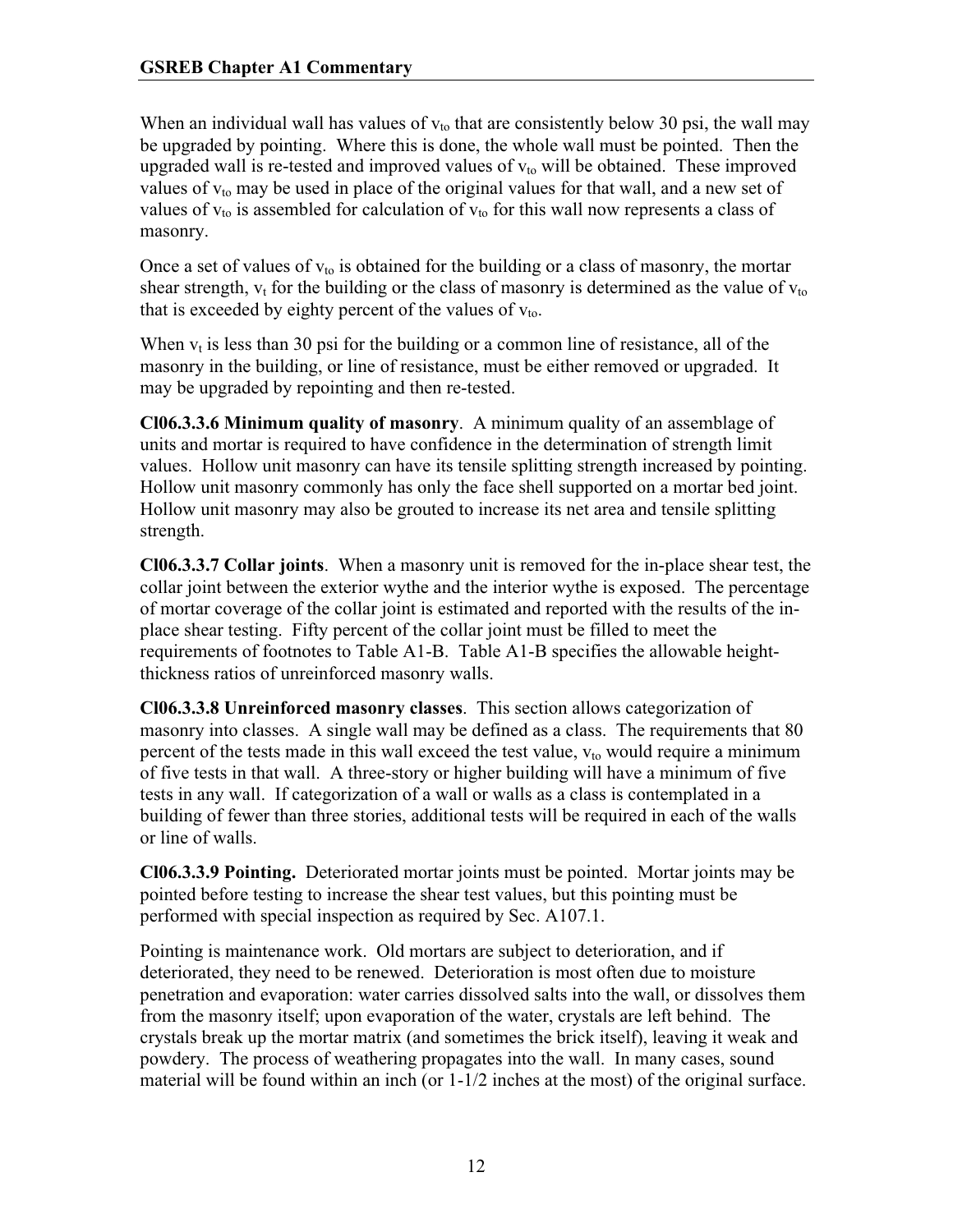## **Sec. C107 - Quality Control**

**C107.1 Pointing**. Preparation and pointing of mortar joints shall have special inspection. UBC Standard 21-8 provides guidance for the pointing work. The Building Officials may allow pointing of small, deteriorated areas at their discretion without special inspection.

**C107.2 Masonry shear tests**. Commentary provided in Sec.106.

**C107.3 Existing wall anchors**. Self-explanatory in text and UBC Standard 21-7.

**C107.4 New bolts**. Self-explanatory in text and UBC Standard 21-7.

### **Sec. C108 - Design Strengths**

**C108.1 Values**. The materials resistance values used in Chapter A1 are strength values, but are not used with capacity reduction factors. Strength values obtained by experimental testing and inplace testing of unreinforced masonry are expected strength values. The strength values obtained by the ABK dynamic testing of ductile materials, such as sheathed diaphragms are strength limit values. It is recommended that strength values needed for retrofit materials that are not included in this Chapter be obtained from the latest edition of the NEHRP Recommended Provisions.

Design of new elements that are intended to supplement the existing material should be designed using strength procedures, but not with capacity reduction factors.

When designing new elements, special attention should be paid to the relative stiffness of the existing structural elements and the new elements. For example, if new shear walls or braced frames supplement the strength of an unreinforced masonry wall, the loading should not be reduced by an increased R Factor. However, if the existing structural system is strengthened so that the system's ductility is increased, a higher R Factor could be justified. Such an example would be where new concrete shear walls are added and are designed to carry the full lateral load and the unreinforced masonry piers are adequate to accommodate the expected sum of linear and nonlinear displacements without shear failure.

### **C108.2 Masonry shear strength.**

**Item 1.** The correlation of  $v_t$ , and  $v_m$  was obtained by physical testing made by the ABK Joint Venture. Formula A1-4 is an empirical formula.

**Item 2.** Formula A1-5 is a theoretical formula adjusted for a probable coefficient of variation of the test data.

**Item 3.** Formulas A1-6 are similar to the shear values given in the Building Code. They are allowable strength values adjusted upward by about 1.7.

**C108.3 Masonry compression**. This maximum allowable stress is a conservative estimate of the compressive strength of a minimum acceptable masonry. No strength increase for seismic loading is permitted.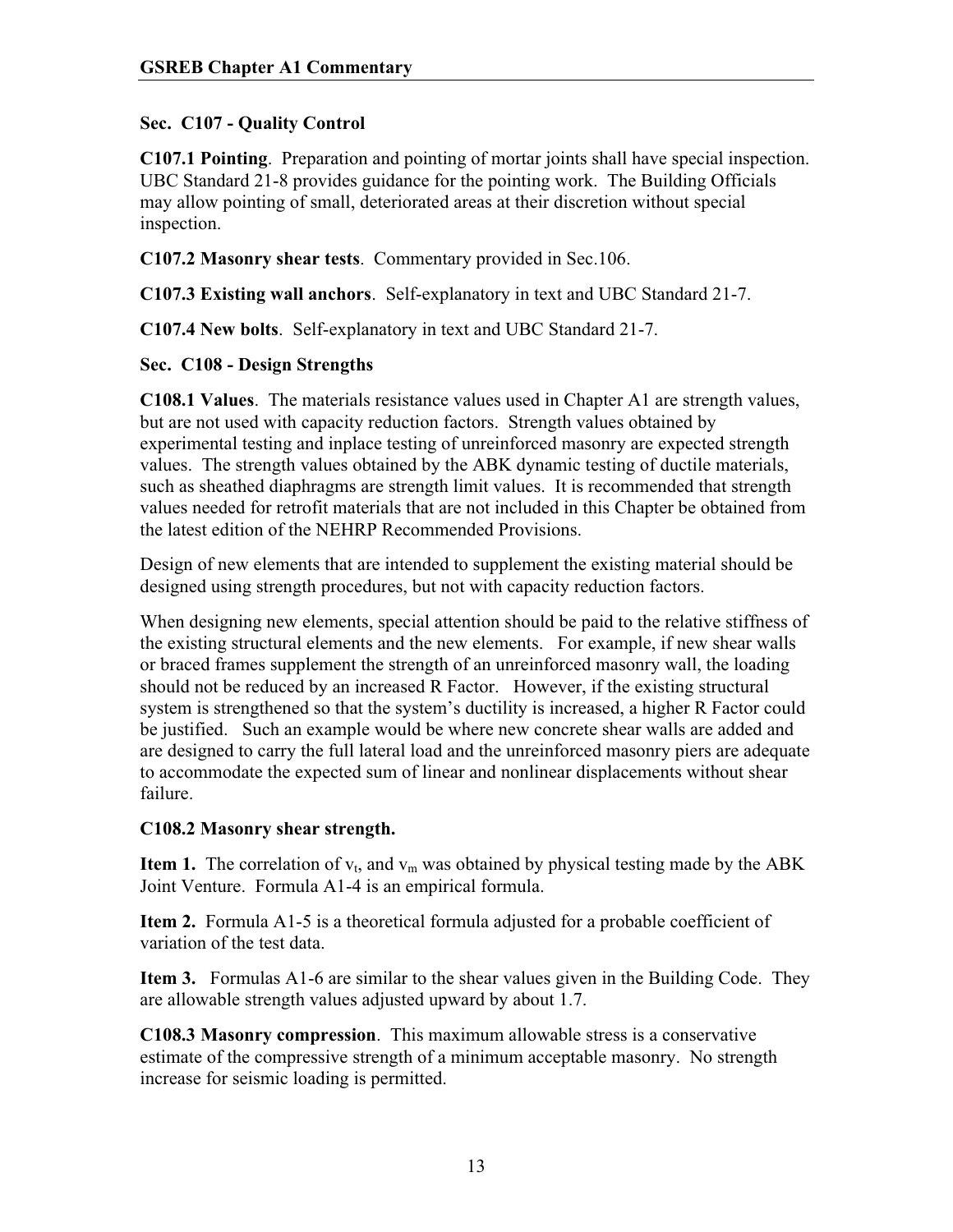**C108.4 Masonry tension**. Text is self-explanatory.

**C108.5 Existing tension anchors**. Text is self-explanatory.

**C108.6 Foundations**. Foundation loads may be increased over existing loads for several reasons. First, consolidation of foundation materials has decreased the probability of settlement due to added loads. Second, the dynamic loading of soils by earthquakes can be tolerated by foundation materials without additional settlement. Third, in many cases, the dead load added by seismic strengthening is usually relatively insignificant.

The restrictions may be illustrated by the following example. Given original dead load  $=$ 100, added dead load = 20, live load = 50, and seismic = 30. The new dead load is  $100 +$  $20 = 120$ . By the first sentence in Sec. A108.6, new dead load may be 1.25 x existing dead: in the example, 120 is less than  $1.25 \times 100 = 125$ ; therefore, the added dead load is acceptable. By the second sentence, new dead plus live plus seismic may be  $1.50 \text{ x}$ existing dead plus live: in the example, new dead plus live plus seismic is  $120 + 50 + 30$  $= 200$ , which is less than 1.5 x (100 + 50) = 225; therefore the added dead load is acceptable.

Every structure should provide adequate resistance to resist overturning effects. This is less important for existing unreinforced masonry elements since their lateral load carrying capacity is limited by their rocking capacity. However, where new elements are added, overturning can be a controlling issue. In these cases the new elements should be designed to resist overturning in general accordance with the Building Code.

## **Sec. C109 - Analysis and Design Procedure**

**Cl09.l General**. Chapter A1 uses analysis and design procedures that are specific for unreinforced masonry buildings. The Chapter is for analysis and retrofit for existing buildings. The elements of the masonry buildings that are regulated by Chapter A1 are given in Table A1-A. This table exempts certain items from regulation in low to moderate seismic hazard regions.

**Cl09.2 Selection of procedure.** Unreinforced masonry buildings with concrete floors and roofs (rigid diaphragms) must be analyzed using the General Procedure. The General Procedure follows the Building Code in that the analysis base shear is calculated using the total mass of the building. The rigid diaphragms couple the shear walls of each level with the weight of the story level and normal walls. URM buildings with flexible diaphragms have an entirely different dynamic response characteristic. The mass of the floor, roofs and normal walls are coupled with the shear wall parallel to the direction of the seismic loading by a shear beam element that has a fundamental elastic period in the range where dynamic response is related to T, the elastic period of the diaphragm. This shear beam has significant ductility potential and the coupling of the story and normal wall mass with the shear wall will be limited to the shear capacity of the diaphragm at each story level. Section 111.1 provides the limits a building must satisfy in order for the special procedure to be used.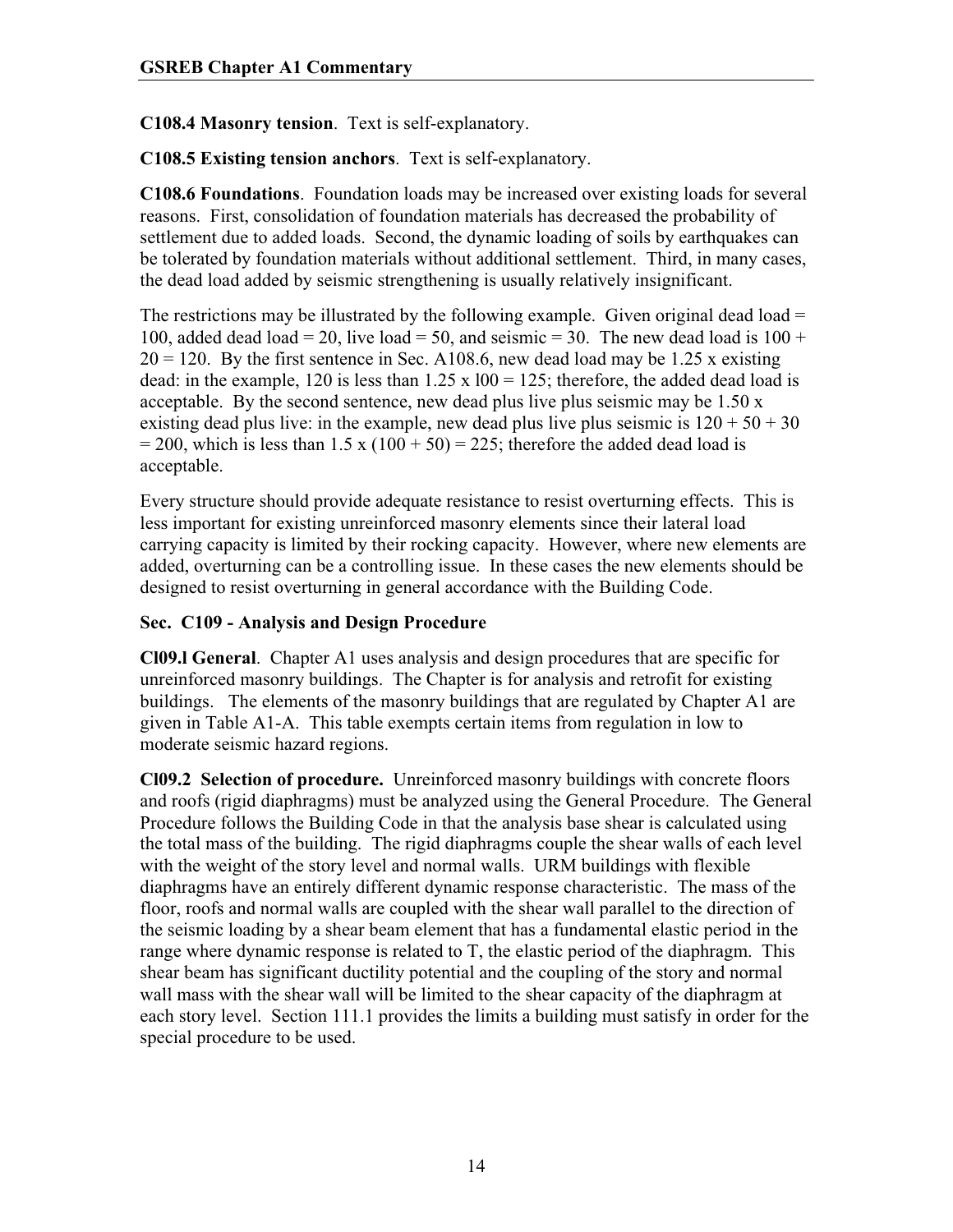## **Sec. C110 - General Procedure**

**C110.1 Minimum design lateral forces**. The base shear of the URM building with rigid diaphragms is given by Formula (A1-7). This formula is recognizable as being related to seismic design formula in the Building Code. It is a simplified form of the usual base shear formula.

The fundamental elastic period of the building is taken as being in the constant acceleration range, i.e.  $S_{DS}$  for the IBC or 2.5 $C_a$  for the UBC. The base shear is at the maximum value for the seismic hazard zone.

This base shear is reduced by 0.75 to be consistent with the policy that the analysis forces for existing buildings is three-quarters of the design forces specified for new buildings. The base shear is also divided by an R value of 1.5. This is consistent with Table 1617.6 of the IBC for bearing wall systems having ordinary plain (unreinforced) masonry shear walls. There is no comparable R factor in the UBC for bearing wall buildings with unreinforced masonry walls. It is recommended that this base shear be applied in a uniform loading pattern on a multi-degree of freedom model, if the shear wall has substantial perforations at each story level. The multi-degree-of freedom model is a shear-yielding model, not a flexural beam model. Story yield mechanisms may be only a single floor level if the yield mechanism is in-plane shear in the piers. If rocking of the piers is the yield mechanism, it is a possibility that yield mechanisms may form at several story levels. If the wall is basically solid, a triangular loading should be applied, as per the Building Code. The Engineer should make preliminary calculations as to probable story strengths and yield mechanisms to determine a rational distribution of the base shear over the height of a multi-story unreinforced masonry shear wall.

Global overturning is not a critical issue for perforated unreinforced masonry shear walls. Flexural tensile forces due to global overturning cannot be carried downward without a tension load path. Story height overturning moments cause a modification of the axial load on the pier, but equilibrium requires that the reduction in vertical pier loading be equal to the increase in vertical pier loading. The in-plane shear capacity and rocking shear capacity is affected by pier loading, but the total interstory shear capacity is not significantly changed.

**C110.2 Lateral forces on elements of structures**. The failure of building elements such as parapets and portions of walls represents a major source of hazards posed by URM buildings. All vulnerable elements should be identified and analyzed.

Diaphragms are analyzed for the loadings calculated by the distribution of base shear at the level of consideration. The allowable shear values of existing materials and new materials applied to existing materials given in Tables A1-D and A1-E are applicable to the General and Special Procedures. The Provisions require the same force factors on parts and portions as are required for a new building.

Although not specifically stated, in buildings being analyzed by the General Procedure having flexible diaphragms and crosswalls conforming to Section 111.3, use of the crosswalls to provide partial lateral support for the diaphragm loading has been used by some engineers and permitted by several jurisdictions.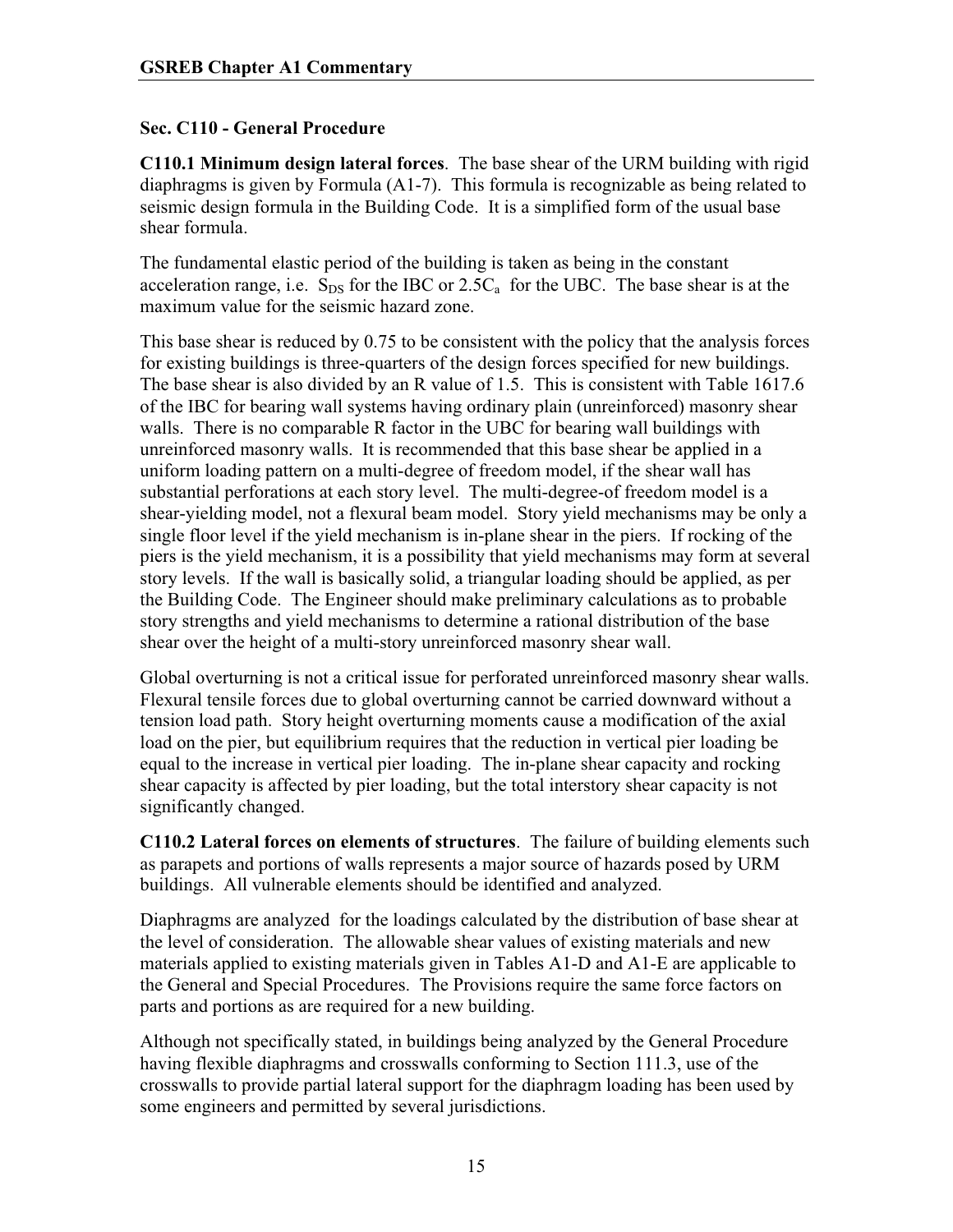**Exception 1.** Normal walls of unreinforced masonry need not be analyzed for flexural capacity but may be deemed adequate if the height-thickness ratios specified in Table A1-B are not exceeded. Use of this table is very conservative for rigid diaphragms. The rigid diaphragm does not amplify the story level acceleration like a flexible diaphragm. In addition to this effect, the overburden/wall weight ratio used in development of Table A1-B used the weight of wood floors and only one additional story for multi-story buildings. The probable vertical load of concrete floors and roofs would greatly increase the acceptable height-to-thickness ratio for normal walls.

**Exception 2.** Parapets that have height-thickness ratios less than specified in Sec. A113.6 need not be analyzed. Parapets with height-thickness ratios in excess of this limit shall be braced.

**C110.4 Shear Walls (In-plane Loading).** Once the story shear forces are determined by the methods of the General Procedure, the analysis of unreinforced masonry shear walls follows the same procedures as specified for the Special Procedure. The masonry is tested as prescribed by Sec.106. The allowable shear stress is determined in accordance with Sec.108. The piers in the shear wall are analyzed in accordance with Sec. A112.2.3.

## **Sec. C111 - Special Procedure**

## **C111.1 Limits for the application of this procedure.**

**Item 1.** The building must have flexible diaphragms at all story levels to qualify for this procedure and the seismic loading used in this section is exclusively for flexible diaphragms. The definition of rigid diaphragms and flexible diaphragms given in Sec. A103 are purposely very narrow. Investigation of existing unreinforced masonry bearing wall buildings will find materials that do not fit into one of these narrow definitions. Such a building would have to be modeled with the unique stiffness characteristics of the materials. Stiffness degradation should be assessed if a linear elastic analysis is made. It is outside the scope of Chapter A1 to provide guidance for analysis of unique buildings. The Engineer and the Building Official should make the decisions for an analysis procedure that is specific for a unique structural system.

**Item 2.** The vertical lateral-force-resisting system should have stiffness such that the relative stiffness ratio of the diaphragms and shear walls assumed for this procedure is maintained. A steel or reinforced concrete moment frame does not have the story stiffness of a reinforced concrete or masonry shear wall designed for the same lateral loading. A moment frame may be adequate to act as a shear wall in the middle portion of a flexible diaphragm or at an open front of an unreinforced masonry building. Sec. A111.3.5 has special limits on yield drift of a moment frame used as a crosswall. Sec. A111.6.4 requires use of the same design forces as for a shear wall and further limits the elastic drift of this moment frame. Use of an R factor in the design of the moment frame is prohibited.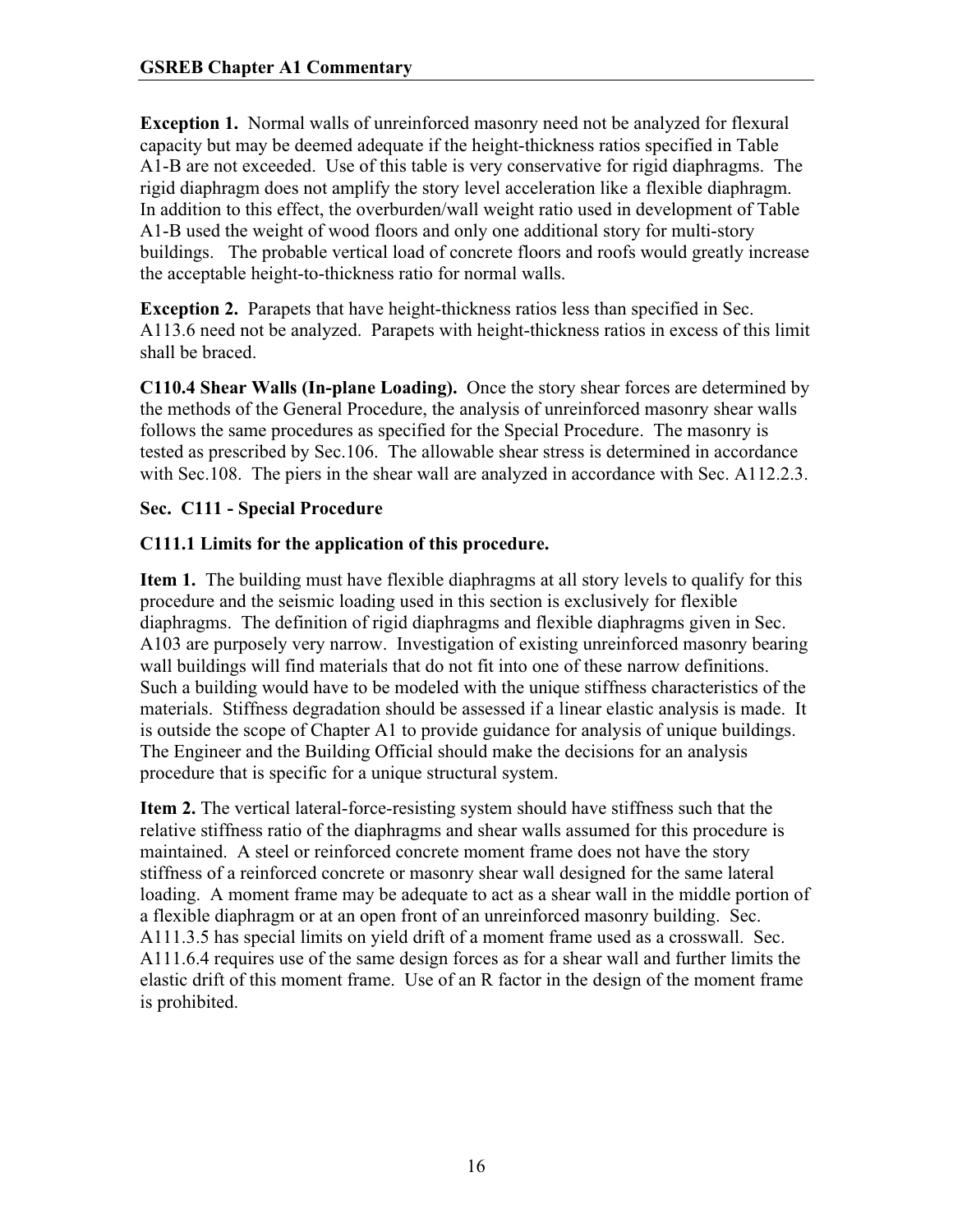**Item 3.** A minimum of two lines of vertical lateral-load-resisting elements on each axis of the building is required. Sec. A111.1.2 requires that each of these elements be "predominantly of masonry or concrete shear walls". If structural steel or reinforced concrete bracing is used for one or both of these vertical elements, a relative rigidity check of the bracing versus a shear wall should be made to confirm that the concept of" rigid wall-flexible diaphragm" response to earthquake is probable.

**C111.2 Lateral forces on elements of structures**. This section specifies that floor and roof diaphragms are only checked for a strength limit state and stiffness check. The requirement for the check is given in Sec. A111.4. In addition, requirements for diaphragm shear transfer shear walls, and out-of-plane forces are given in sections 111.5, 111.6, and 111.7 respectively. Other elements of structures are analyzed as prescribed by the Building Code, but the forces are those given in Sec. A110 and the materials resistance values are those given in Sec. A108 - Design Strengths. These design strengths are calculated using the principle of LRFD (Strength) methods. However, load is not factored and capacity reduction factors are not used for resistance values.

# **C111.3 Crosswalls**.

**C111.3.1 Crosswall definition**. The definition of a crosswall is given and fully defined in this commentary in Sec. A103 and in Sec. A111.3.1. A crosswall is a light frame sheathed wall parallel to the direction of earthquake loading. A crosswall is not considered as a shear wall in that it need not be designed for the tributary loads of the flexible diaphragm or diaphragms. The crosswall decreases the displacement of the center of the diaphragm relative to the shear walls and provides damping of the response of the diaphragm to earthquake shaking.

The spacing of the crosswalls along the diaphragm span length is limited to 40 feet. This restriction is intended to limit the higher mode response of the diaphragm between crosswalls. In general, if crosswalls are used to increase the allowable height-thickness ratio of normal walls, the crosswalls must be in each story of the building. Existing and new crosswalls must extend the full story height between diaphragm levels.

**Exception 1.** Allows the use of crosswalls that extend only between the roof diaphragm and a floor diaphragm to couple these diaphragms into a combined diaphragm for analysis of the DCR of the combined diaphragms.

**Exception 2.** Allows a special condition that commonly occurs in residential occupancies. Often in this occupancy, many crosswalls interconnect the roof and floors. However, the first floor is commonly constructed over a crawl space without crosswalls. This exception allows the use of special crosswalls spaced as far apart as 40 feet to stiffen the lowest level diaphragm. The crosswalls must have adequate strength to limit the deformation of the diaphragm at the special crosswalls. The loading of the first floor diaphragm is its tributary load and the entire capacity of the crosswalls that are above the first floor.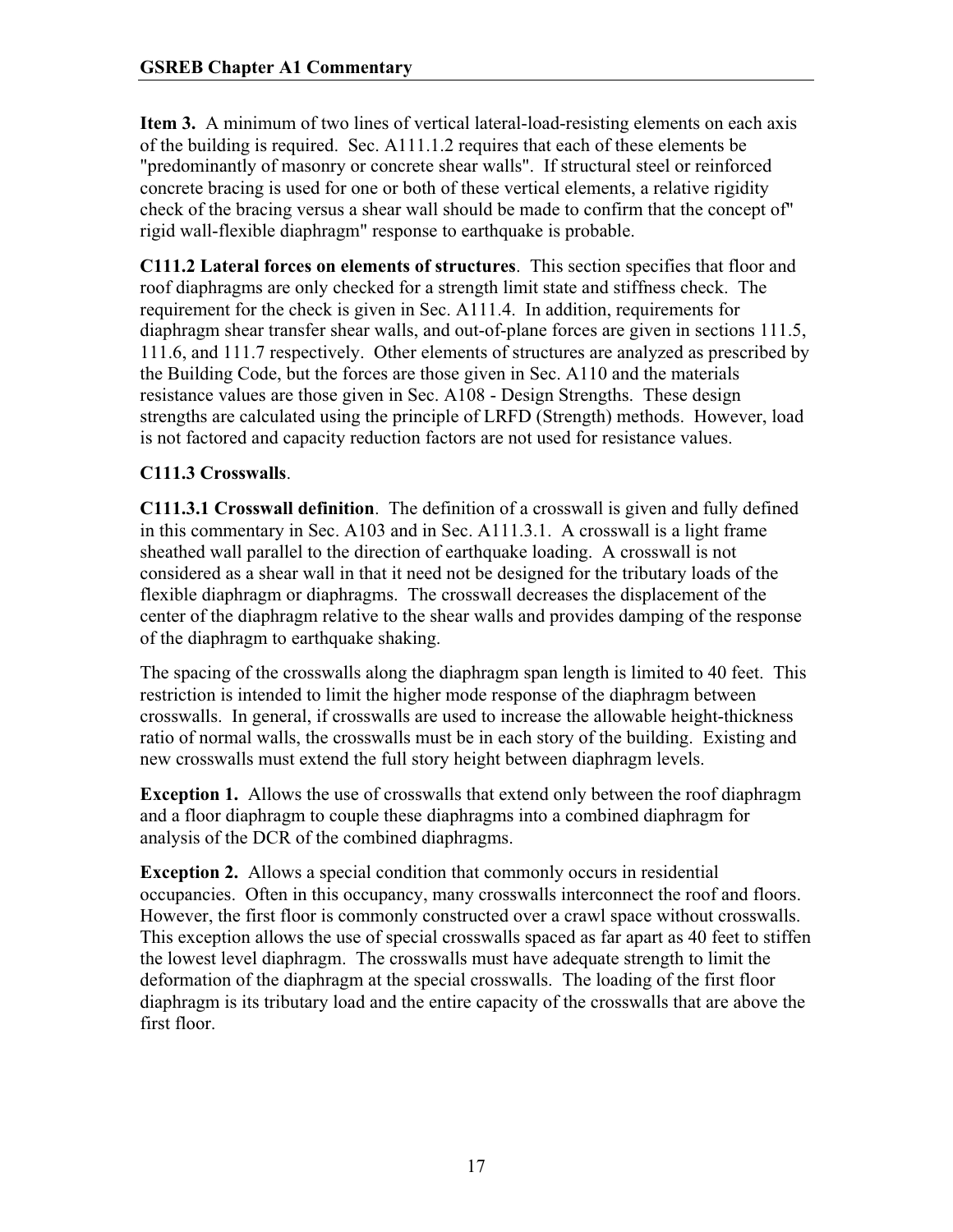**C111.3.2 Crosswall shear capacity**. The stiffness of sheathed systems such as flexible diaphragms and crosswalls is directly related to their peak strength, therefore the minimum strength of a crosswall is related to the strength of the diaphragm that it is restraining. The minimum strength of a crosswall must be 30 percent of the strength of the diaphragm shear capacity of the stronger diaphragm at or above the level under consideration.

**C111.3.3 Existing crosswalls**. Existing crosswalls generally are perforated by door openings. The effective length of the crosswall used for calculations of the required crosswall strength cannot include portions that have a height to length ratio less than 1.5. If the openings were 7 feet high doors, a section between doors or doors and the end of the wall of less than 4 1/2 feet cannot be used for calculation of crosswall capacity.

The capacities of the connections of the existing crosswall to the diaphragms above or below the wall need not be investigated if the crosswall extends to the diaphragm level above. If the crosswall only extends to ceiling joists that are separate from the floor or roof framing above, then continuity of the crosswall must be provided. Footnote 2 of Table A1-D limits the total capacity to 900 lbs. per foot regardless of the combined capacity of the existing materials on the crosswall. This limitation was provided in lieu of an investigation of the capacity of the connection of the crosswall to the diaphragm.

**C111.3.4 New crosswalls**. Connections of new crosswalls to diaphragms shall be designed by the applicable strength design sections of the Building Code. This includes the design of a vertical connection of the end of the crosswall to the foundation or the crosswall or support below the level of the crosswall. This connection is required to protect the floor framing from wall overturning effects. The dead load of the floor or roof framing supported by the crosswall cannot be used to resist the calculated overturning due to lateral forces. However, the calculated force at the end of the crosswall need not use an overturning moment accumulated from more than two stories, including the level of calculation.

**C111.3.5 Other crosswall systems**. Other systems may be used as crosswalls. A steel frame may be more desirable than a crosswall in a commercial space. Such a frame should be a moment frame rather than a braced frame, so as to have the damping effect of a crosswall rather than the rigid bracing effect of a shear wall. The prescription of yield story drift not to exceed one inch is intended to provide stiffness, an inelastic threshold and load-deformation behavior similar to that of existing crosswalls.

The frame used as a crosswall is intended to yield, and the frame sections at which yielding will occur must be braced to building elements that can provide adequate restraint against lateral buckling.

Considering the cost of adding a frame, regardless of the design criteria, it may be better to provide a moment frame designed as a shear wall. When used as a shear wall, the moment frame is designed to resist the loading of the tributary area of the diaphragm or diaphragms and its drift under this loading is limited by Sec. A111.6.4 to 0.015 times the story height.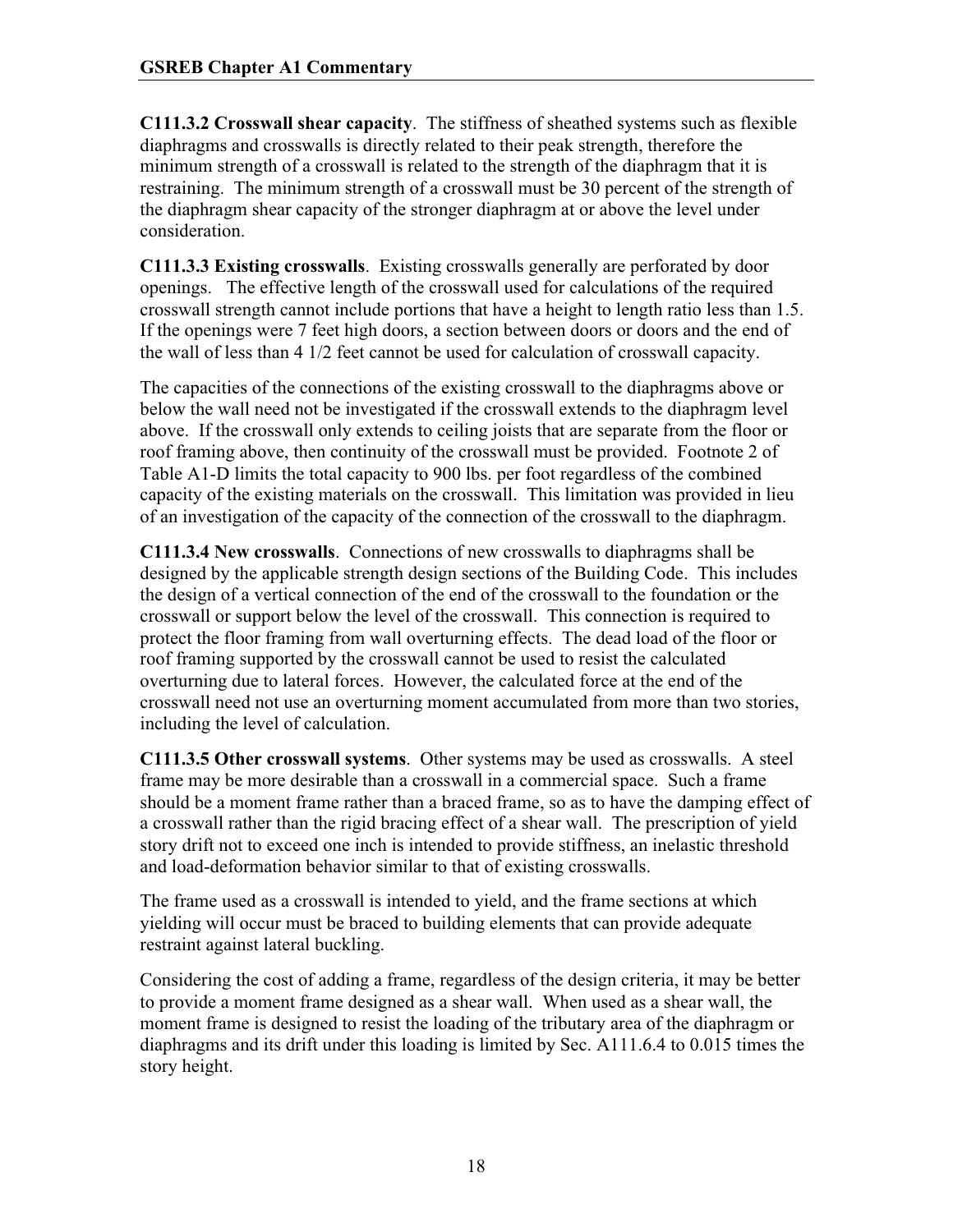# **C111.4 Flexible diaphragms.**

**C111.4.l Acceptable diaphragm span**. Conventional diaphragm analysis is not required by the Special Procedure. The strength and stiffness of a flexible diaphragm is acceptable if its span length and DCR falls within Regions 1, 2, or 3 of Figure Al-l. Figure l-l is a plot of the estimated dynamic displacement of the center of the diaphragm of five inches measured relative to the shear walls that are shaking the diaphragm. The ground motions used for these calculations were scaled to the ATC-3 5% damped response spectrum having 0.40g Effective Peak Acceleration and 12 inches per second peak ground velocity. The analysis of the DCR of diaphragms is only required in UBC seismic zones 3 and 4, or in IBC seismic areas where  $S_{\text{DL}}$  is 0.20g or greater. The probable ground motions of UBC Seismic Zone 3 are accommodated by the substitution of  $C_v$  in lieu of  $S_{D1}$  in the calculation of DCR.

**C111.4.2 Demand-capacity ratios**. All of the DCR formulas assume that the resistance of each end of the diaphragm is nearly equal. If a large inequality exists, the total capacity of the diaphragm should be adjusted. A conservative assumption would be to use twice the capacity of the end with least depth. The analysis of a flexible diaphragm for a DCR assumed that the diaphragm shape in any span is relatively rectangular. Buildings with plan irregularities but parallel walls can be analyzed by this method. The span of the diaphragm is the distance between shear walls when ties or collectors develop the load transfer to the shear wall.

Demand-capacity ratios are calculated for the following four conditions:

**Item 1.** If there are no qualifying crosswalls above or below the diaphragm level analyzed, the total lateral load tributary to the diaphragm, multiplied by a lateral load coefficient and spectral response factor is divided by the total shear capacity of both ends of the diaphragm.

**Item 2.** The crosswalls in a single story building are also usually an additional load path between the roof diaphragm and the ground. The capacity of both ends of the diaphragm and the crosswalls below the diaphragm are added together to determine the capacity of the diaphragm.

**Item 3.** If the building has crosswalls in all levels of the building the calculation of demand-capacity ratio begins with the roof level and is made at each story level. The sum of the diaphragm loads above the level under consideration is used as the demand. The total capacity of all the diaphragms above the level under consideration and the capacity of the crosswalls below the diaphragm level analyzed is the combined capacity. The crosswalls at each level have a minimum capacity of 30 percent of the diaphragm capacity above and cause a nearly common displacement of the diaphragms relative to the shear walls.

**Item 4.** A special treatment of the roof diaphragm is provided in this paragraph. Roof diaphragms are generally more flexible than the adjacent floors. This provision allows the calculation of a DCR for the combination of a roof and the adjacent floor when only these two diaphragms are coupled by crosswalls. Crosswalls may or may not exist in the stories below the floor adjacent to the roof diaphragm.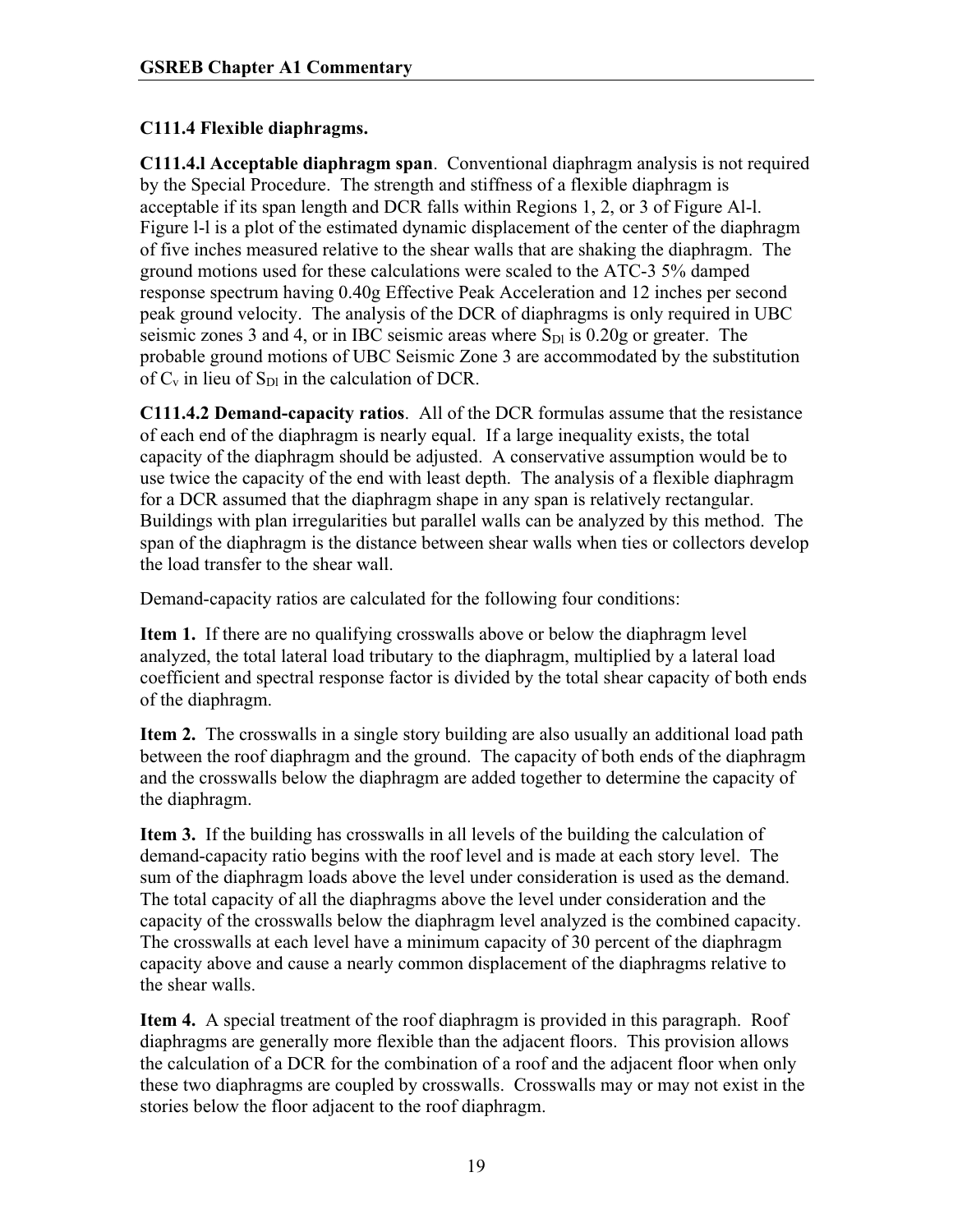**C111.4.3 Chords**. Diaphragms are checked using the demand-capacity formulas and Figure A1-1. The conventional analysis for diaphragm chords is not part of the Special Procedure and the analysis is explicitly excluded in the provisions. The reason is that there is not a significant flexural response in flexible wood diaphragms; the primary effect is shear yielding in the end zones. The source of flexural capacity of the diaphragm is the continuity inherent in the diaphragm construction. Since life threatening damage related to lack of diaphragm chords has not been observed and virtually every diaphragm has some form of edge restraint and/or internal continuity capable of providing adequate flexural capacity no rules for formal analysis of chords are included in Chapter A1.

**C111.4.4 Collectors**. The transfer of shear forces at the edge of a diaphragm to the shear resisting elements at that edge may require a collector at the edge of the diaphragm for distribution of the diaphragm shear to the elements of the shear wall. If the shear wall is the full depth of the diaphragm no need for a collector would exist as the uniformly distributed shear load of the diaphragm would be uniformly resisted along the length of the shear wall. If the shear wall strength and stiffness were at one end of that line of resistance, the collector will accumulate load from the diaphragm and act as a tie to the shear wall element. The calculated collector force may be resisted by existing or new elements. The relative rigidity of new and existing elements should be considered in apportioning the loads to the various elements.

A pier adjacent to a corner of the two intersecting shear walls is much stiffer than the usual pier analysis indicates. The effect of the flange, which is the other wall around the corner, is significant when the flange is in tension. The stiffness of this pier may cause the spandrel to have a significant collector stress. This should be considered in the design of the collector. Because of this increased collector force, a minimum required spacing of the first shear bolt from the corner is specified in Sec. A113.1.4 to provide an attachment of the collector immediately adjacent to the corner.

# **C111.4.5 Diaphragm openings.**

**Item 1.** The analysis of a diaphragm for its DCR assumes a rectangular shape. The presence of a large opening can increase the flexibility of the diaphragm and cause localized stresses. The diaphragm shear is assumed to be an average shear stress and this assumption implies that the uniform shear in the diaphragm adjacent to the opening must be transferred by collectors to the portion of the diaphragm that is continuous past the opening. Sec. A111.4.9 describes both the stiffness and strength check; the reduction in stiffness cause by an opening is checked as indicated in item 3. If the strength of the existing diaphragm with the opening is adequate for the strength analysis, the transfer of uniform shear to the remaining section of the diaphragm could be assumed to be accomplished by the diaphragm itself, and the diaphragm edge adjacent to the opening could be assumed to have no shear stress.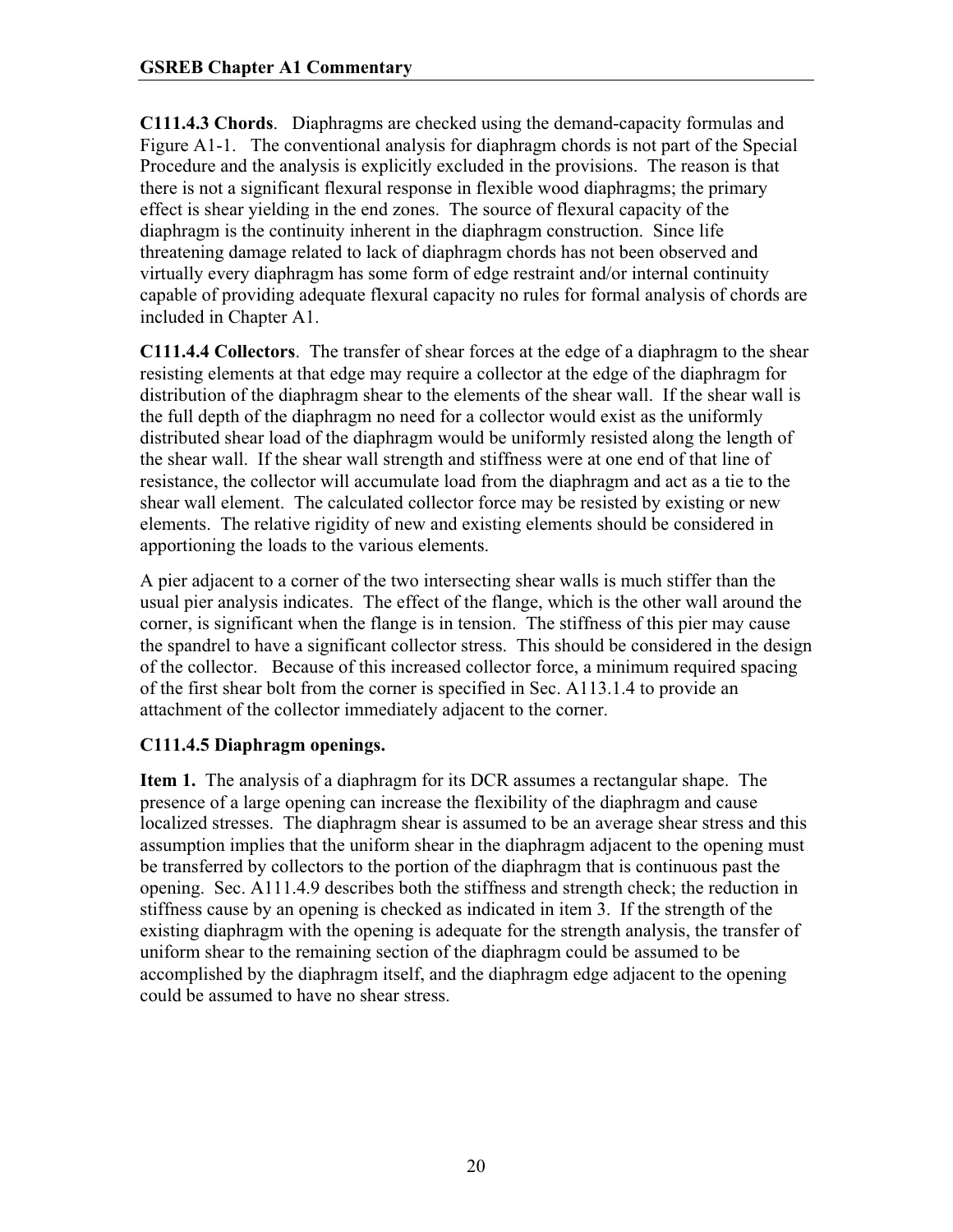**Item 2.** When the length of an opening is a significant part of the diaphragm span length and it is in the center half of the diaphragm, the DCR of the diaphragm that is continuous shall be checked. The demand is that part of the diaphragm load,  $W_d$ , within the length of opening and the span is the length of the opening measured parallel to the diaphragm span.

**Item 3.** Openings within the length of the diaphragm significantly affect its stiffness. The reduction of stiffness is approximated by using a capacity of the diaphragm that is calculated for the net depth rather than the full depth.

**C111.5 Diaphragm shear transfer**. The calculation of the capacity of the shear connection of the diaphragm to the shear wall is based on the coefficients for spectral acceleration,  $C_v$  for the UBC and  $S_{Dl}$  for the IBC, and a  $C_p$  factor that is based on the materials used for construction of the diaphragm. The values of the  $C_p$  range from 0.5 to 0.75. The least value is for a single layer of sheathing. The greatest value of  $C_p$  is for double or multiple layers of sheathing. A single layer of plywood with all edges supported on framing or blocked is considered as equivalent to a double layer system. Steel decks without fill material have  $C_p$  values in between the single and the double sheathed diaphragms. The stronger and stiffer diaphragms amplify the ground motions transmitted to the ends of the diaphragm by the shear walls more than single sheathed systems and are assigned a high  $C_p$  coefficient.

The evaluation of the required capacity of the shear connection of a diaphragm to the shear wall is not a calculation of the reaction of a beam with a loading that may be variable within its span length. The required capacity of the connection is one-half of the total dead load of the diaphragm, and normal walls, multiplied by the spectral response and construction coefficients. The analysis of diaphragms by the Special Procedure accepts nonlinear behavior of the diaphragm and limits the required capacity of the shear connection to the capacity of the diaphragm. The check for the acceptable DCR of the diaphragm is for displacement control. The limitation of the shear connection capacity to the shear capacity of the diaphragm provides a connection strength that causes shear yielding in the diaphragm.

# **C111.6 Shear walls (In-plane loading).**

**C111.6.1 Wall story force**. The Special Procedure differs from the General Procedure in that the loading of the shear wall is determined by the diaphragm capacity rather than an arbitrary distribution of a base shear to the levels of the diaphragm. If there are no crosswalls, the story force of a diaphragm level is equal to the spectral response coefficient ( $C_v$  for UBC,  $S_{Dl}$  for IBC) times the tributary weight of the wall at the level of calculation, plus one-half of the dead load of the diaphragm and normal walls at the level of consideration. However the story force need not exceed the spectral response coefficient times the tributary weight of the shear wall plus the shear capacity of the diaphragm at the level of consideration.

**C111.6.2 Wall story shear**. The design shear load in a shear wall at any level is the total of the wall story forces calculated at the stories above by Formulas (A1-15) through (A1- 16). The least value of calculated story shear is to be used for analysis of the existing shear wall.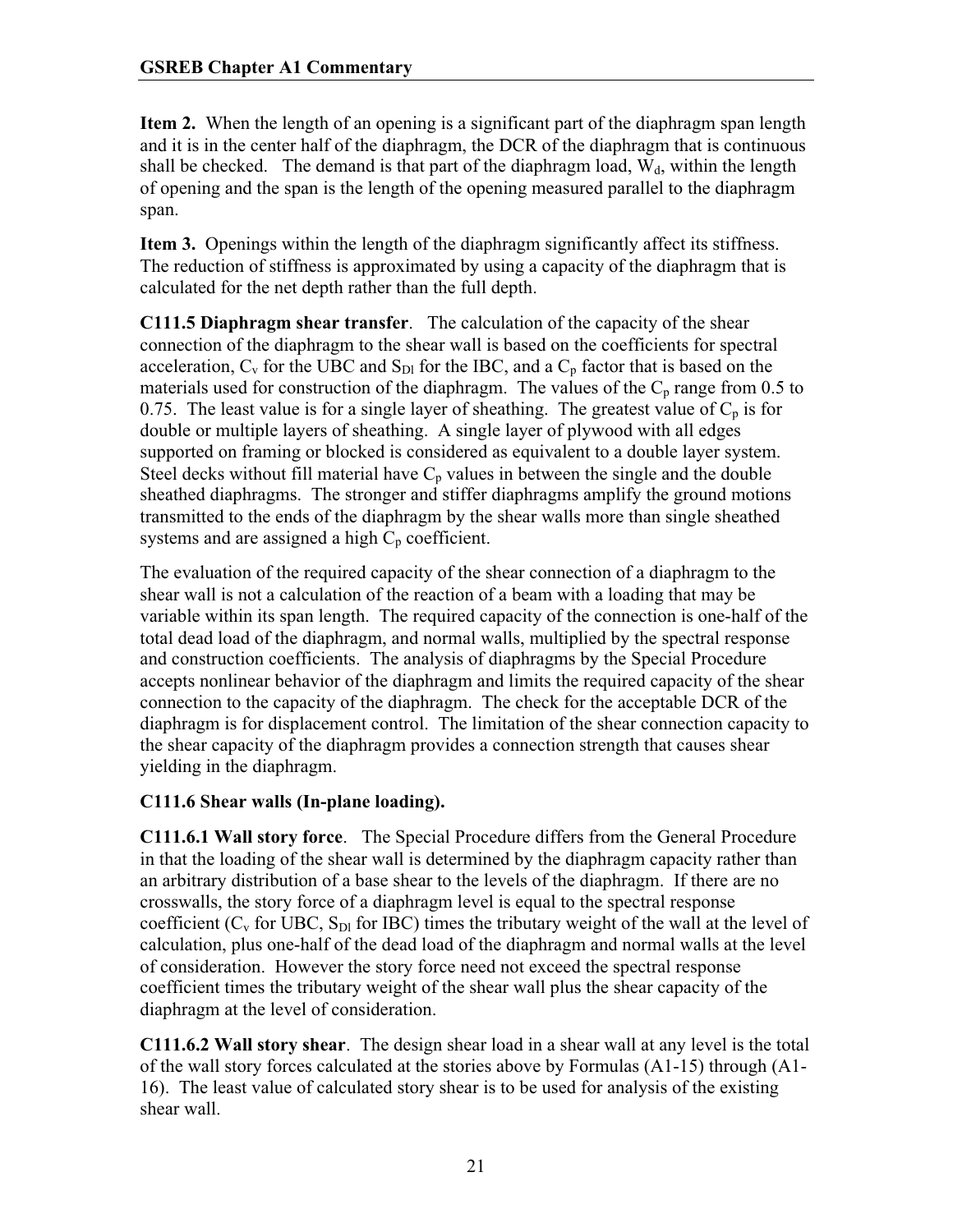**C111.6.3 Shear wall analysis**. The forces calculated in this section are used to analyze the existing shear walls by the procedures specified in Sec. A112.

**C111.6.4 Moment frames**. Moment frames may be used as shear walls in locations where a shear wall does not exist. A common use for moment frames is at the open front of a commercial building. The loading of the moment frame is calculated as if it were an existing shear wall. The interstory drift of the moment frame is limited to 0.015 of the story height. If the moment frame is used in a line of resistance with a URM wall, more severe limitations on interstory drift are prescribed by Sec. A112.4.2.

# **C111.7 Out-of-plane forces-unreinforced masonry walls.**

## **C111.7.1 Allowable reinforced masonry wall height-to-thickness ratios.**

Unreinforced masonry walls need not be analyzed for forces normal to the wall surface. Instead of a usual flexural analysis, acceptable height-to-thickness ratios for the unreinforced masonry walls are specified. Walls conforming to these height-to-thickness ratios are stable due to dynamic rocking stability, not because of the tensile capacity of the bed joints. The concept of dynamic stability assumes that the bed joints are cracked at the wall anchorage levels and near the center of the wall between wall anchorage levels. If the height-to-thickness ratio of the unreinforced masonry wall exceeds these prescribed ratios, the wall must be braced to increase its stability.

The allowable height-to-thickness ratios are given in Table A1-B. The height-tothickness ratios were determined by data obtained by dynamic testing of full size walls. The walls at the uppermost story level are most vulnerable because there is no overburden. Walls at the first story of the buildings have less vulnerability as the unamplified ground motion shakes one end of the wall. The increased ratios for buildings with crosswalls are due to the effect of damping by the crosswalls of the diaphragms. These height-to-thickness ratios, with the exception of buildings with crosswalls, are applicable to buildings analyzed by either the General or Special Procedure. Buildings with crosswalls analyzed by the Special Procedure may have larger height-to-thickness ratios if several special limitations are met.

**Item 1.** In Region 1, the increased height-to-thickness ratios are applicable only to buildings with crosswalls in all story levels and if the following conditions are met.

- The tested mortar shear strength shall not be less than 100 psi or where the visual examination of the collar joints indicates 50% or more of collar joint is filled with mortar and the tested mortar shear strength is 60 psi or more.
- The separation of the building from an adjacent building shall not be less than 5 inches, Sec. A113.10.

**Item 2**. A special condition exists when the DCR of the diaphragms falls in Region 2 of Figure A1-1. In this special condition, the height-to-thickness ratios for crosswalls may be used even though qualifying crosswalls are not present.

**Item 3.** This special exception allowing ratios of "with crosswalls" when no crosswalls are present is due to the presence of hysteretic damping of diaphragms that have DCR's in excess of 2.5.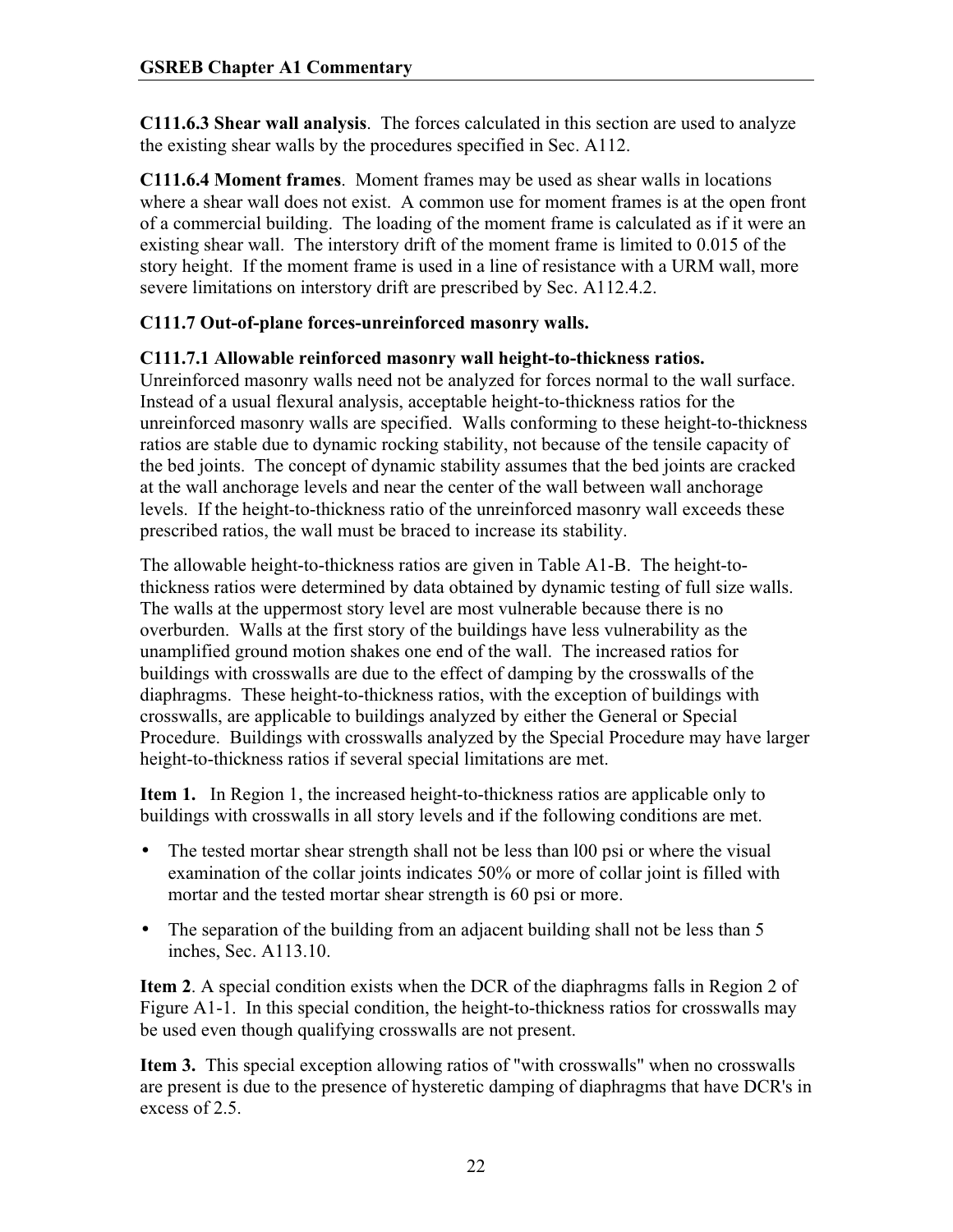**C111.7.2 Walls with diaphragms in different regions**. The DCR of both the upper and lower diaphragms that shake the out-of-plane wall shall be checked. If the DCR of either diaphragm falls into Region 3 of Figure l-l, the height-to-thickness ratios for "all other' buildings shall be used even if qualifying crosswalls are be present. The DCR of both diaphragms must fall in Region 2 for the height-to-thickness ratios for "with crosswalls to be used, even though crosswalls are not present. In the calculation of DCR for determination of h/t, the effect of crosswalls is excluded.

**C111.8 Buildings with open fronts**. It should be noted that "open-front" has an ordinary meaning referring to a building face that is open, i.e. free from significant solid walls, usually at one story; most commonly an open-front building is the ground floor of a commercial building. Buildings on corners of blocks often have open fronts on two sides.

If a moment frame complying with Sec. A111.6.4 is placed in the open front, then the building meets the requirement of 111.1.3 for two lines of vertical elements in the direction parallel to the front and the open-front procedure is not applicable.

Under the exception of Sec. A111.1.3, the open front of a single story building is permitted to remain open if the building satisfies the requirements of the open-front procedure in this section and the building contains crosswalls.

The open-front procedure is permitted only in one direction: if there are two open fronts, one of them must be provided with a braced frame or shear wall.

In case the open-front procedure is tried but cannot be satisfied, the solution would be to provide a braced frame or a moment frame in the open front. The open-front procedure uses Formula  $(A1-18)$  to determine an effective span, Li, the distance from the nearest shear wall to the open front is the length L. An additional length is calculated in order to account for the weight of masonry at the open front. This weight, which is a concentrated load at the end of the diaphragm is assumed to be distributed uniformly along a length (W  $_{\text{W}}/W_{\text{D}}$ ) L. The augmented length is  $(W_{\text{W}}/W_{\text{d}})$  L plus L. This length is then doubled to estimate the span, Li of an equivalent diaphragm that has a deflected shape similar to a shear beam spanning between two shear walls.

The diaphragm DCR is calculated by Formula (A1-19), using the spectral response coefficient, the sum of the diaphragm and normal wall dead load the weight of the wall at the open front, and the shear capacity of one end of the diaphragm and the required crosswall. This analysis determines the capacity of the crosswall that is required to control the displacement at the end of the diaphragm at the open front.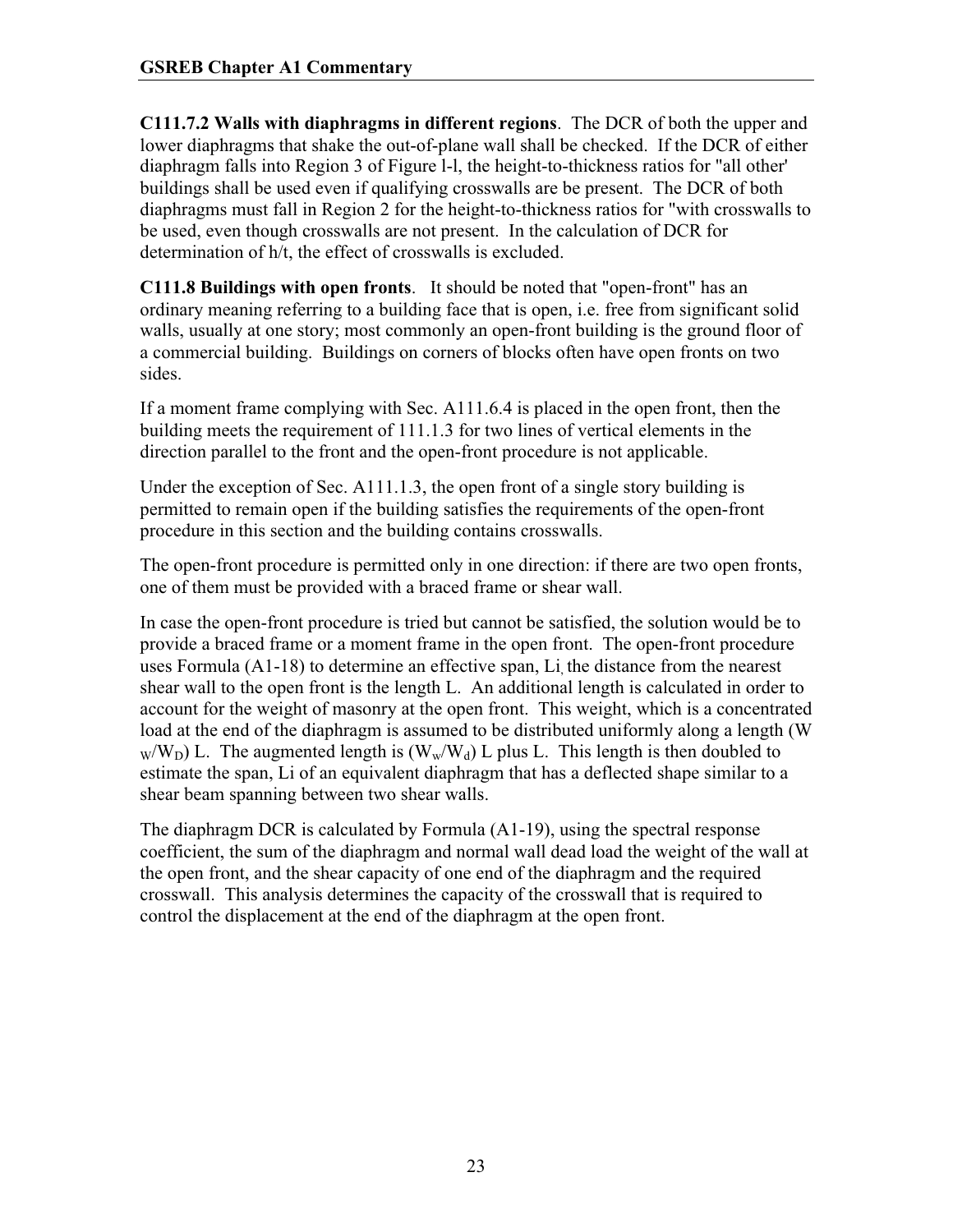The required crosswall need not be right in the open front, but may be at some distance back, within the building; also it should be noted that a moment frame or other system might be used in place of a crosswall in accordance with Sec. A111.3.5. Where the crosswall or other system is at some distance back from the open front, a second analysis is required to determine the maximum distance that is permitted. This analysis is similar to the first, except that a crosswall capacity is not included in the calculation of Formula (A1-19). The maximum distance is L. A trial value of L is used in Formula (A1-18) , and the corresponding  $L_i$  and DCR are used to check the diaphragm. The process is repeated until an acceptable value of L is obtained.

## **Sec. 112 - Analysis and Design**

**C111.2.1 General**. The requirements of this section are applicable to both the General and Special Procedures. The two procedures will determine different in-plane shear loading for the shear walls for buildings of equal floor area because of the difference in overall building weight and the coupling of the weight of normal walls with the shear walls.

## **C111.2.2 Existing unreinforced masonry walls.**

**C111.2.2.1 Flexural rigidity**. The relative rigidity of piers in a wall may be determined on the basis of net area and height as in a shear beam. Wall piers rarely have span-depth ratios that exceed that ratio where flexural stress-strain relationships exist. Use of shear deformations only for calculation of relative rigidity is an appropriate procedure.

**C112.2.2.2 Shear walls with openings**. This section is for the analysis of a URM wall with windows and/or openings. The in-plane strength of the wall is the strength of the piers between the windows and doors. The pier shear capacity is its allowable shear,  $v_m$ , times the net area of the pier,  $A<sub>u</sub>$ , and adjusted from peak shear stress to average shear stress. This adjusted shear strength is the average shear as used in the design of reinforced masonry and reinforced concrete. A second method of calculating the in-plane shear capacity is given by Formula (A1-21). This rocking shear capacity assumes that the bed joint at the top and bottom of the pier has cracked and the axial load on the pier acting eccentrically on the displaced pier provides that the restoring shear or rocking shear capacity. The effective lever arm of the axial loads on the ends of the pier is about ninety percent of the pier width. This restoring force is a strength limit state.

**C112.2.2.2.1 Rocking controlled mode**. When rocking shear capacity of each individual pier is less than that pier's shear capacity, the pier will rotate, or rock, as a rigid block and have a stable dynamic behavior. In this case, the capacity of the wall consisting of a series of piers is the sum of the rocking shear capacities of each pier and each pier is loaded with a portion of the total base shear. The rocking shear capacity,  $P<sub>D</sub>$ D/H, is used as the relative rigidity of each pier.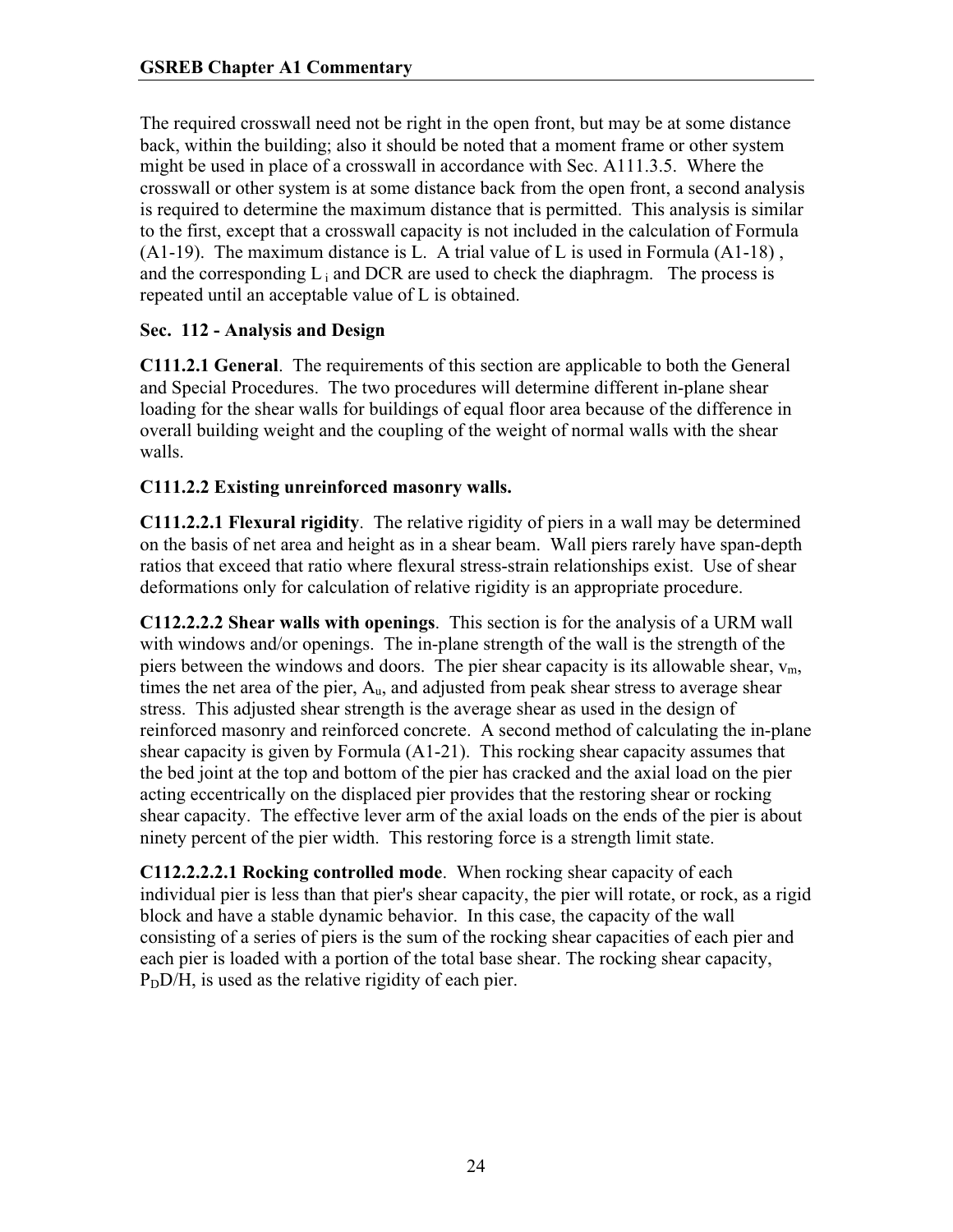**C112.2.2.2.2 Shear controlled mode**. When the axial load on any wall pier is large enough to prevent bed joint cracking prior to the formation of a diagonal shear crack, a shear failure in this pier may occur at a small displacement. In this case the load is proportioned to the piers by the relative shear rigidity. Flexural stiffness is not included in the relative rigidity calculations as the common pier shape is such that flexural deformations are those related to deep beams.

When the pier shear capacity  $(V_a)$  is less than the pier rocking capacity  $(V_r)$  in even one pier, the shear force in the wall  $(V_{wx})$  is distributed to the piers in accordance with their relative rigidity D/H. The distributed load to a pier,  $V_p$  must be less than  $V_a$  and if  $V_p$  $\langle V_a, \rangle$  the shear resistance of the wall piers is adequate. If  $V_p \langle V_r \rangle$  for each pier and  $V_p$  $V<sub>a</sub>$  for one or more piers, then an incompatible pier capacity exists. The piers where V  $p > V_a$  are omitted from the analysis and the procedure is repeated using only the piers where  $V_p > V_a$ . This procedure is shown in a flow diagram in Figure A1-2.

**C112.2.2.3 Masonry pier tension stress**. Flexural moments and tensile stress are not calculated for unreinforced masonry piers. Flexural cracking may occur on bed joints due to out-of-plane flexure in maximum moment zones, but the pier system is stable when subjected to the dynamic loading of an earthquake.

**C112.2.3 Shear walls without openings**. These walls shall be analyzed as a single pier for in-plane shear capacity. The rocking shear computation uses one-half of the wall weight as the restoring force because the product of  $P_wD$  is one-half of the wall length, D.

**C112.3 Plywood sheathed shear walls**. Sheathed light frame shear walls may be used as shear walls in buildings with flexible diaphragms in conformity with the restrictions in the Building Code. These sheathed walls cannot share lateral forces with other materials in the line of the sheathed light frame walls.

# **C112.4 Combinations of vertical elements.**

**C112.4.1 Lateral-force distribution**. The distribution of the lateral force should be based on realistic calculations of stiffness. The compressive modulus of unreinforced brick has been determined by testing to have values vary from 1 x  $10^5$  psi to 5 x  $10^5$  psi. Effective moduli of reinforced concrete and masonry shear walls vary from 10 to 20 percent of uncracked moduli. A special case is given in Sec.112.4.2 for assignment of lateral loads regardless of relative stiffness.

**C112.4.2 Moment-resisting frames**. Use of a combination of moment frame and URM shear wall in the same line of resistance is prohibited unless the piers in the wall have a rocking shear capacity that exceeds the pier shear capacity, see Formulas (A1-20) and (A1-21). If this condition is met, a moment frame may be used and 100 percent of the load shall be assigned to the moment frame. The minimum stiffness of the moment frame shall be twice that specified for other moment frames that are used to resist lateral loads (see Section 111.6.4). This section should not be interpreted to be applicable to a moment frame used in the open front of a URM building where the piers do not have significant stiffness. These masonry columns may support lintels that have a substantial load. The Engineer should assess the stability of the masonry bearing surface when the design drift of the open front occurs.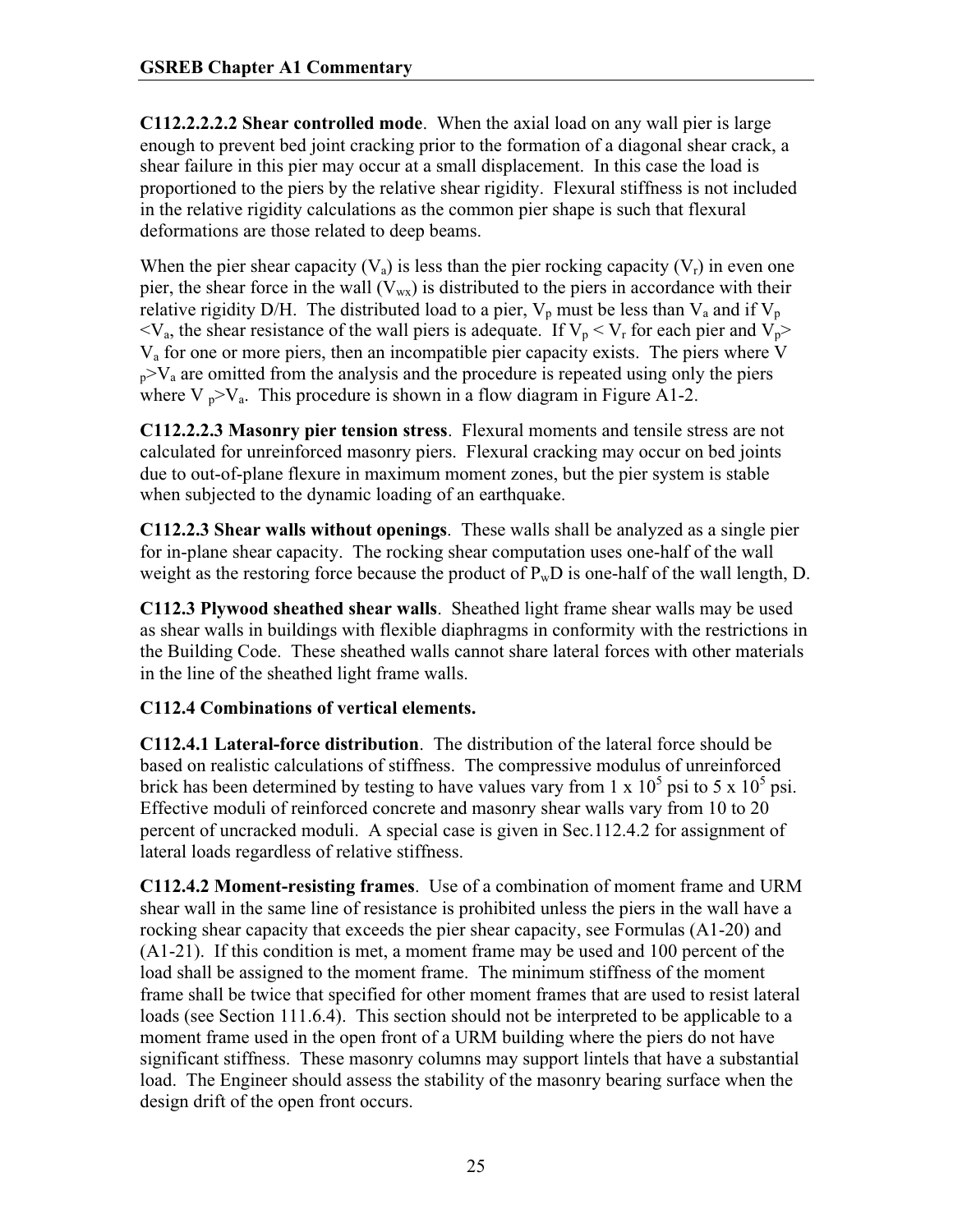## **C113 - Detailed Systems Design Requirements**

## **C113.1 Wall anchorage.**

**C113.1.1 Anchor locations**. URM walls are anchored to all roofs and floors and to ceilings in certain cases. If the ceiling is forced to displace with the roof diaphragm by existing wood trussing, the anchor should also be at the ceiling level. The URM wall is forced to remain vertical within the depth of the truss and the flexural crack will occur at the ceiling level. A depth of truss that triggers ceiling anchorage has not been defined. Engineering judgement should be used to determine an acceptable depth of the roof trusses not having anchorage at the ceiling level.

Ceiling systems of substantial weight act as loading on the walls. The transfer of the ceiling weight to the shear wall could be made by the diaphragm above and its shear connection, or by an independent shear connection and diaphragm at the ceiling level.

**C113.1.2 Anchor requirements**. When existing wall anchors have been tested to confirm the adequacy of the embedded end, the connection of the existing anchor to the wood framing shall be analyzed by rational engineering methods for its adequacy.

**C113.1.4 Anchors at the corners.** The end pier in a system of piers has additional stiffness due to the effect of the intersecting wall acting as a flange. The placement of the first shear anchor within two feet of the end of the wall aids in transferring the shear load from the diaphragm to the corner pier.

**C113.2 Diaphragm shear transfer.** Text is self-explanatory.

**C113.3 Collectors** The transfer of shear forces at the edge of a diaphragm to the shear resisting elements at that edge may require a collector at the edge of the diaphragm for distribution of the diaphragm shear to the elements of the shear wall. If the shear wall is the full depth of the diaphragm, no need for a collector would exist as the uniformly distributed shear load of the diaphragm would be uniformly resisted along the length of the shear wall. If the shear wall strength and stiffness were at one end of that line of resistance, the collector will accumulate load from the diaphragm and act as a tie to the shear wall element. The calculated collector force may be resisted by existing or new elements. The relative rigidity of new and existing elements should be considered in apportioning the loads to the various elements.

A pier adjacent to a corner of two intersecting shear walls is much stiffer than the usual pier analysis indicates. The effect of the flange, which is the other wall around the corner, is significant when the flange is in tension. The stiffness of this pier may cause the spandrel to have a significant collector stress. Because of this increased collector force a minimum required spacing of the first shear bolt from the corner is specified to minimize the collector stress in the spandrel above the opening nearest to the building corner.

**C113.4 Ties and continuity**. Text is self-explanatory.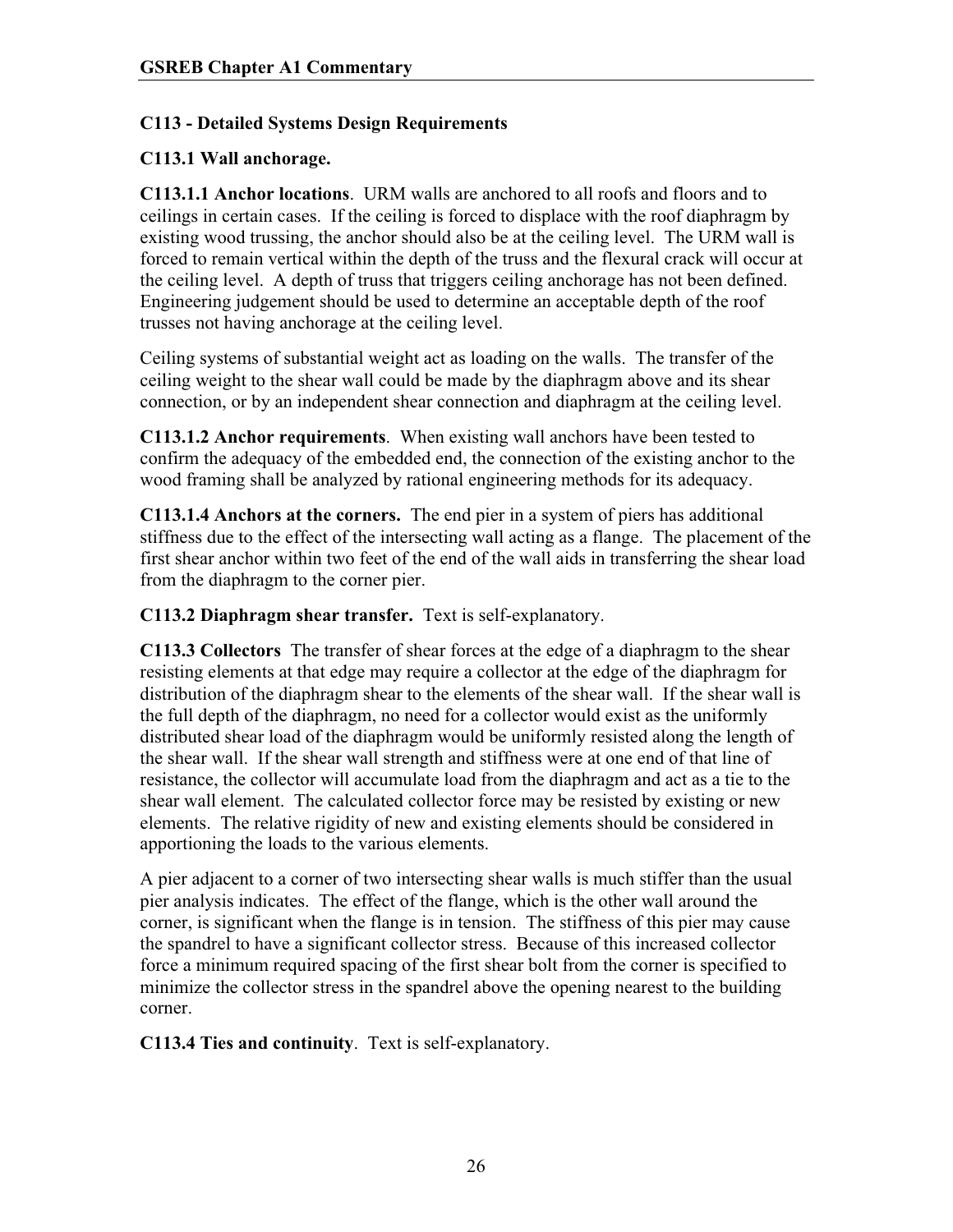# **C113.5 Wall bracing.**

**C113.5.1 General**. Normal walls with excessive height-thickness ratios may be supported by an additional line of wall anchors that reduce the unbraced height or by vertical members that support the wall when cracked.

**C113.5.2 Vertical bracing members**. The vertical member shall be attached to the diaphragms. The reaction shall not be transferred into the URM wall and to its anchorage system. The horizontal spacing of the wall braces is limited to a distance equal to onehalf of the wall height in order to provide a uniformly distributed resistance to out-ofplane displacements. This bracing does not prevent tension cracking of the URM wall. The brace should be anchored to the wall with a wall anchor at the center of the wall height as a minimum. The design loading of the wall brace is determined by the requirements of the Building Code, and the stiffness of the wall brace must be sufficient to meet the deflection limitatons.

**C113.5.3 Intermediate wall bracing**. Braces that extend between floors or roofs can reduce the unbraced height of the URM wall. A horizontal girt on the face of the wall, anchored to the wall, can be used to distribute the wall anchor force to braces that are spaced greater than six feet. Vertical displacement of the anchorage of the brace to the floor and roof will cause an outward displacement or bending stress in the URM wall. The deflection of the brace anchorage point caused by live loading shall be investigated and minimized.

**C113.6 Parapets**. A maximum height of unbraced parapets above the wall anchorage points is specified. This height of unreinforced wall will be dynamically stable, but may be slid laterally by the diaphragm response. A minimum height of parapet above the wall anchorage is specified, as its tension capacity is dependent on the axial stress in the wall at the level of anchorage. An exception is provided for a minimum height of six inches. This exception is necessary as it was specified for standard details used for parapet hazard reduction prior to the development of comprehensive requirements for earthquake hazard reduction. It is not a recommended detail, and reinforced concrete beams may be slid laterally on the top of the wall by the anchorage forces. However failure of the anchorage system has not been observed.

**C113.7 Veneer**. Unbonded brick veneer and veneer poorly bonded with angled bricks or sporadic flat metal ties to the URM structural wall have been found to detach from the structural wall when shaken with 20 to 30 percent g ground motion. The exception in this section was taken from the 1930 Los Angeles Building Code and is applicable to seismic zones 3 and 4.

**C113.8 Nonstructural masonry walls.** A nonstructural wall must be isolated from the structure on three sides. If the wall is not isolated from the structure it must be considered as a shear wall and/or bearing masonry wall. The allowable height-tothickness ratio is reduced from that allowed for a one-story bearing wall because vertical loading increases the stability of an unreinforced masonry wall. The height-to-thickness ratio may not exceed nine or the limitations of Sec. A113.5.3.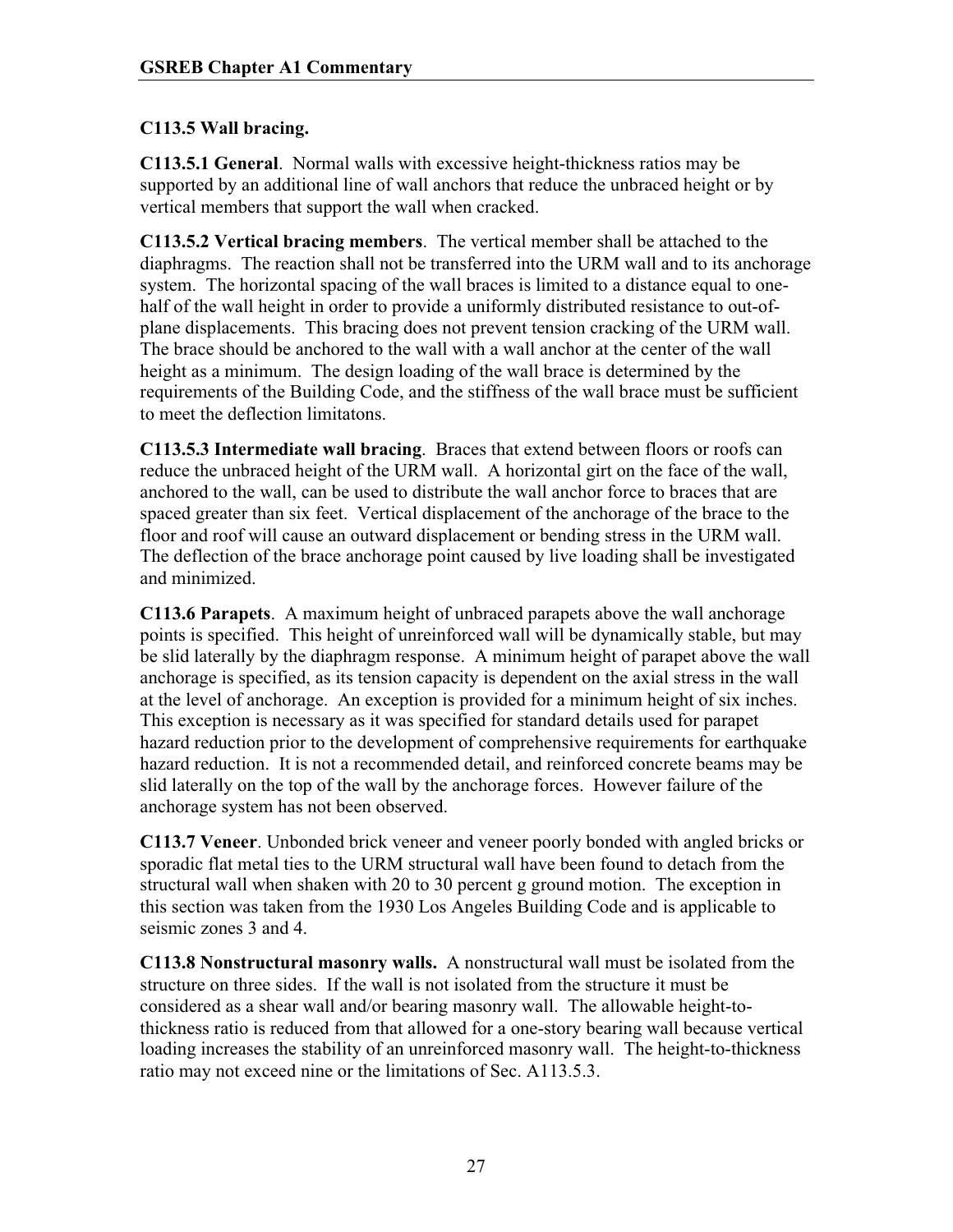**C113.9 Truss and beam supports**. Conformance of the URM wall with the h/t limitations does not imply that these walls will be uncracked and deform as flexural beams. It is highly likely that a crack will occur at each anchorage point and in the center part of the wall where the design level of intensity of shaking occurs. These blocks of walls will rotate on these cracks but will be dynamically stable. The rotation angle between a block above and below a wall anchorage could be greater than five degrees. A truss or beam that has an unyielding bearing surface can load the edge of its bearing on the masonry and cause spalling of the bearing surface. The secondary support serves the same purpose as shoring that would be installed after the earthquake. A foundation is not required for the secondary support, and the secondary support loads need not be accumulative in a multi-story building.

**C113.l0 Adjacent buildings**. The increases in the allowable height-thickness ratios of URM walls, when crosswalls are present in each story, were predicated on allowing the diaphragms to have dynamic displacements that cause nonlinear displacements in the crosswalls and the diaphragm or in the diaphragm alone. Figure l-l was plotted by nonlinear analysis using ground motions scaled to 0.4g Effective Peak Acceleration. The acceptable demand-capacity-span boundary is equivalent to five inches of displacement of the center of the diaphragm relative to the shear walls at the end of the span. If an adjacent building restricts the diaphragm displacement, the increase in the allowable height-thickness ratio is not applicable.

**TABLE l-A - ELEMENTS REGULATED BY THIS CHAPTER.** This Chapter does not regulate unreinforced masonry elements where construction using unreinforced masonry is permitted by the Building Code. The requirements for UBC seismic zones 2A and 2B are separately listed, as the boundaries of those zones are 0.067 to 0.133g and 0.133 to 0.20g EPA respectively.

Observations of damage and analysis of URM buildings in the described seismic hazard zones provides the basis for the determination of regulated elements. Construction materials and methods used for URM buildings are very similar across the United States. The majority of URM buildings in Southern California and along the Pacific coast have been shaken with intensities correlated with UBC zones 2A and 2B. Collapse of parapets and separation of unanchored walls at the top story are observed failures. Strength and stiffness checks of existing diaphragms are required only in UBC seismic zones 3 and 4 and where IBC Seismic Design Category C and higher.

Diaphragms analyzed by the Special Procedure use Sec. A111.4.2 and Figure Al-l for a determination of adequate stiffness. Diaphragms analyzed by the General Procedure use the provisions of the Building Code.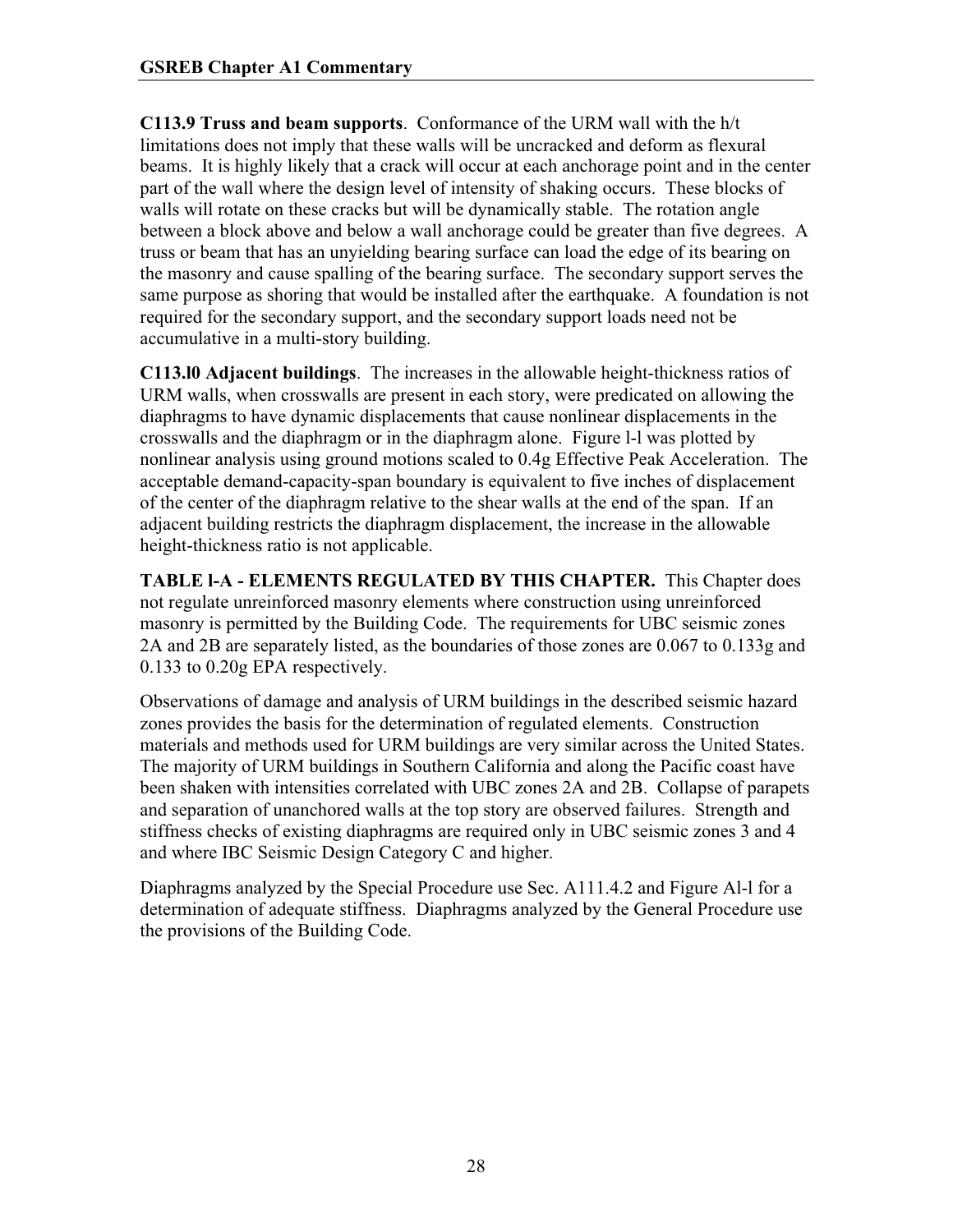**TABLE A1-B - ALLOWABLE VALUE OF HEIGHT-TO-THICKNESS RATIO OF UNREINFORCED MASONRY WALLS.** These values are applicable to all masonry walls both solid and constructed of hollow units. Allowable values of h/t ratios were determined by dynamic testing conducted by ABK. The values in Table l-B for the top story of a multi-story building in seismic zones 3 and 4 correspond to the ABK research. A very substantial conservatism was introduced into all other values. This conservatism was increased by the definition of seismic zones used in the Building Code versus the use of contours in the ABK Methodology. The boundary of seismic zone 4 is 0.3g Effective Peak Acceleration (EPA). The boundaries of seismic zones 3 and 2B are 0.2g EPA and 0.lg EPA respectively.

ABK tested brick with nearly solid collar joints. These joints were not purposely filled. but the high lime mortar flowed into the collar joints. Existing walls with unfilled collar joints have had portions of the exterior wythe between the header courses fall away. This has been observed at top stories and for walls that exceed the recommended heights. Footnotes 2 and 3 limit increases in the h/t ratio given for buildings with crosswalls when collar joints have limited coverage and when allowable inplane shear stress is near the minimum acceptable value.

**TABLE A1-C - HORIZONTAL FORCE FACTOR,**  $C_p$ **.** This table specifies the  $C_p$ factor to be used in Formula (A1-13) for determination of the shear transfer force at the edge of the diaphragm. It is not the  $C_p$  force used for either a strength or relative displacement analysis of the diaphragm.

**TABLE A1-D - ALLOWABLE VALUES FOR EXISTING MATERIALS.** The values for horizontal diaphragms were derived from ABK's cyclic and dynamic testing by 20- by 60-foot diaphragms. The values given are the strength limit state capacities obtained by the experimental testing. The values for crosswalls were derived from testing conducted by the Forest Products Laboratory, the Gypsum Institute, and the Southern California Hazardous Building Committee. Use of these values with the limitation of footnote 2 for crosswalls is acceptable without an investigation of nailing or edge connections. The required shear connection at the edge of the diaphragm does not require renailing of the diaphragm to blocking installed between the joists and rafters or to the existing edge member of the diaphragm. The blocking installed between joists at the edge of the diaphragm should be installed tightly between the joists or rafters.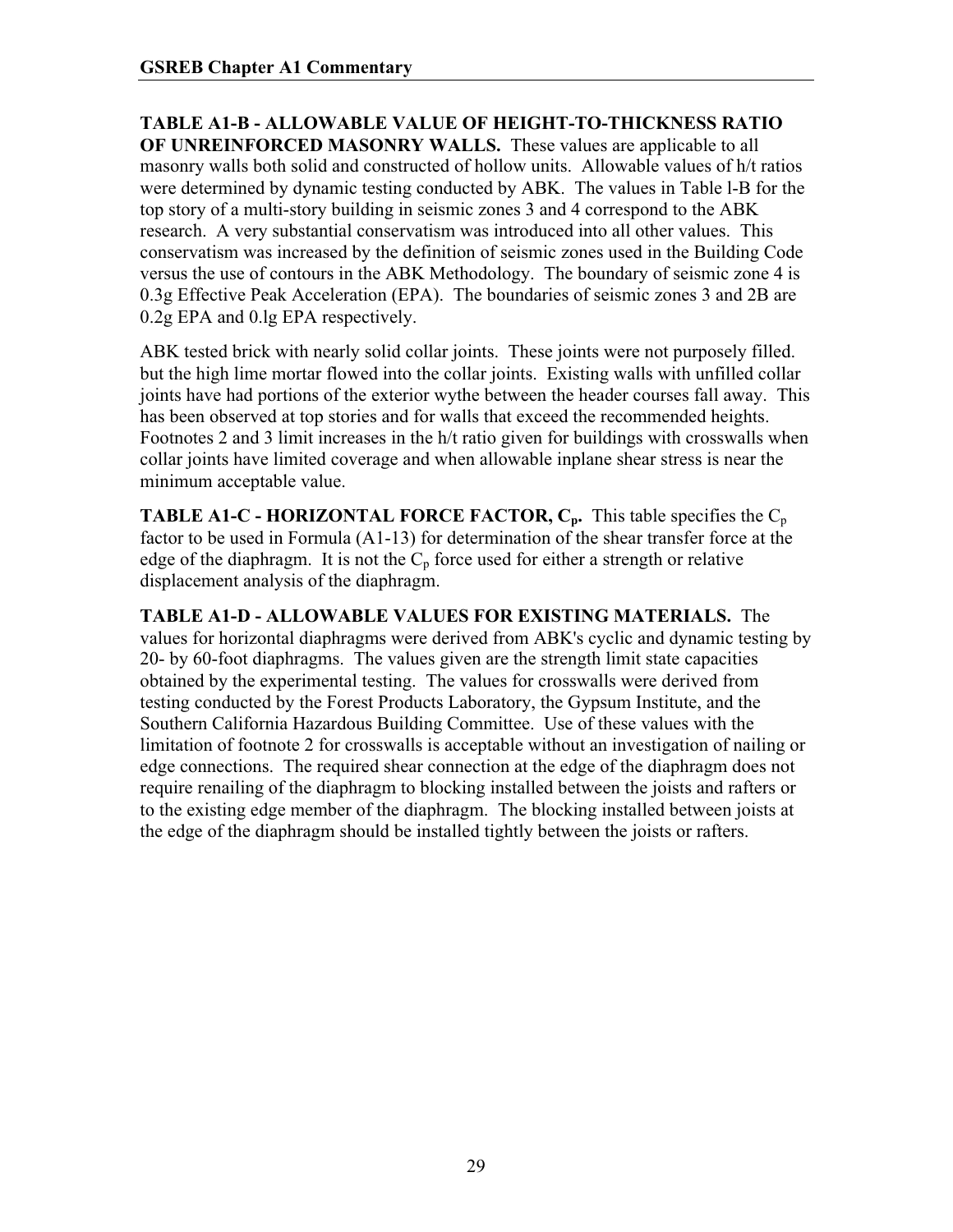#### **TABLE A1-E - ALLOWABLE VALUES OF NEW MATERIALS USED IN CONJUNCTION WITH EXISTING CONSTRUCTION.** The shear value of

plywood applied over existing lx boards is limited to 675 lbs. per foot shear. This value was determined by cyclic and dynamic testing conducted by ABK. The reason for the low value is that the nails commonly used for application of plywood do not conform to the requirements of Chapter 25 of the Building Code. The thickness of the 1 x sheathing would limit the nail size used for plywood nailing to 4d. Substantial splitting of the old boards was also observed, especially at the closely spaced edge nailing of the perimeter of the plywood sheet. Testing of double board systems suggest that application of plywood over straight boards by use of staples of adequate length and a uniform distribution of the staples to each 1 x board can make a membrane similar to the double board system. The staples should be spaced along the length of every board. Concentration of staple spacing at the perimeter of the plywood sheet is not desirable or necessary.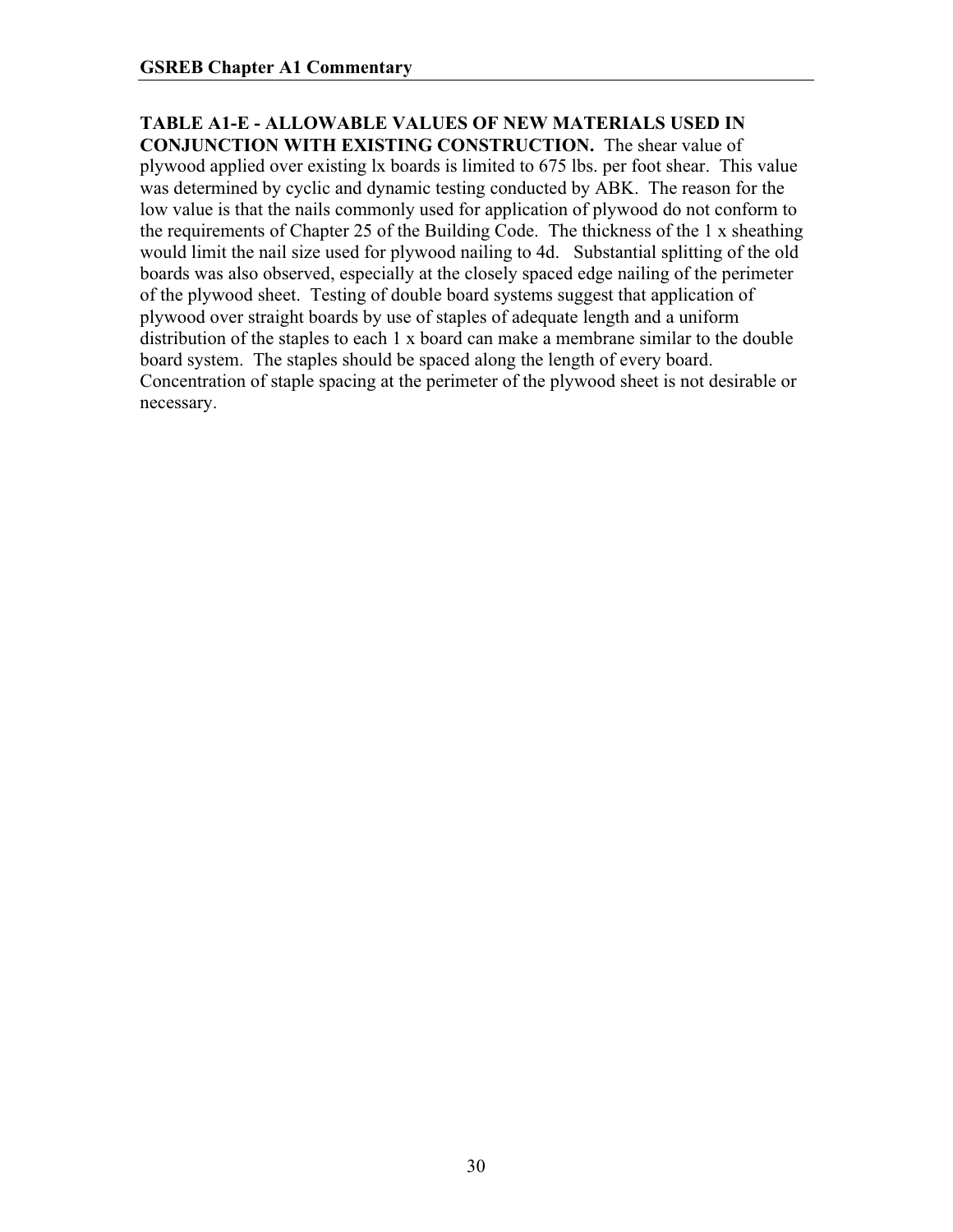# **HISTORICAL BACKGROUND**

#### **Long Beach, California**

Since the early 1950's the City of Long Beach, California, has adopted a series of ordinances that addressed the earthquake hazard of URM buildings. Some other communities have used the current ordinance, adopted in 1976, as a model.

#### **Palo Alto, California**

The Palo Alto ordinance is mentioned here as the model of an ordinance that does not explicitly require owners to upgrade their buildings but does require them to have an engineering investigation performed. The ordinance includes detailed guidelines for the required reports. It is expected that when particular hazards become a matter of public record there will be socio-economic pressure on owners to strengthen the buildings. The City has also provided a number of planning and zoning incentives that make seismic upgrading more appealing. The technical provisions are based on Los Angeles Division 88 that is discussed in the following paragraph.

#### **Los Angeles Division 88**

The City of Los Angeles adopted an earthquake ordinance in January 1981. The ordinance, originally designated Division 68, became a model for other communities; it is commonly referred to as "Division 88" from its chapter number in the code as amended in 1985 and 1988. The purpose of the ordinance is reduction of life-safety hazards. The ordinance requires evaluation and upgrading of buildings that have bearing walls of unreinforced masonry. The allowable stress approach was used and the basic design force level was 0.133W. In this ordinance, the force levels were only applicable for Seismic Zone 4. The design forces were 0.10W for buildings with an occupant load of less than 100 (and 0.10W if they have crosswalls in all stories), and 0.186W for essential buildings. The City of Los Angeles adopted a Rule of General Application (RGA) in 1987. It is an alternative design method based on the ABK Methodology (ABK, 1984). The RGA and Division 88 were the basis for the Structural Engineers Association of Southern California (SEAOSC), October 29, 1987 Draft Model Ordinance and its subsequent drafts. Los Angeles Division 88 also added a design check of the roof diaphragm, using the Demand/Capacity ratio of the RGA, to their "General Procedure".

Division 88 includes a timetable for compliance, requiring more rapid compliance for higher risk buildings and allowing extension for installation of wall anchorage.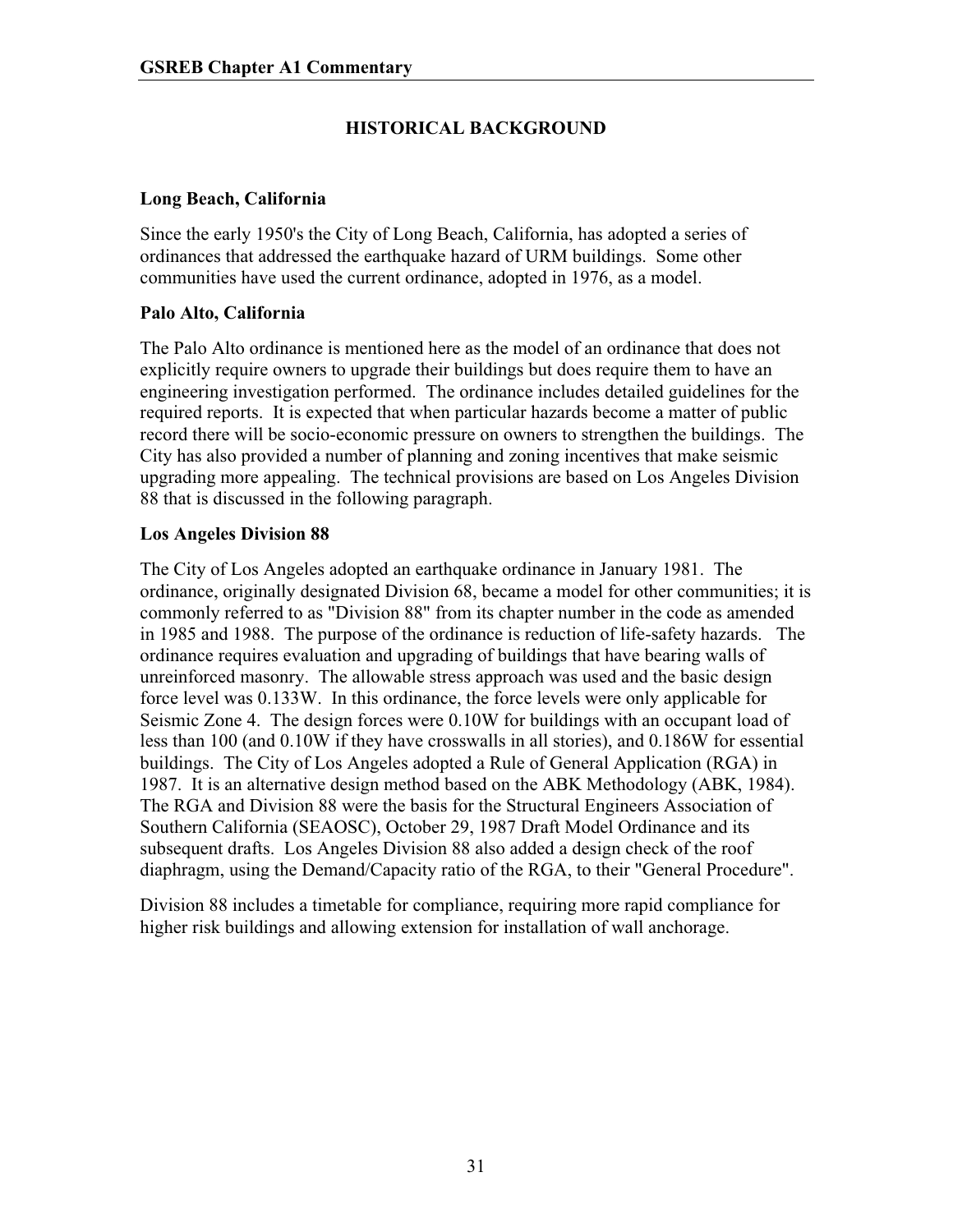# **The ABK Methodology**

The ABK Methodology, which addresses the unique behavior of bearing wall buildings of unreinforced masonry, was developed through research funded by the National Science Foundation. The summary report, published in January 1984, is *Methodology for Mitigation of Seismic Hazards in Existing Unreinforced Masonry Buildings: The Methodology* (ABK, 1984). The document is referred to herein by its report number TR-08. It provides the research background and formulation of the basic concepts used in the SP.

### **Guidelines for Historical Buildings**

In January of 1986, the ABK Joint Venture published *Guidelines for the Evaluation of Historic Unreinforced Brick Masonry Buildings in Earthquake Hazard Zones* (ABK, 1986). This document provided a step-by-step procedure that embodied some further extensions of the TR-08 methodology.

## **The Los Angeles RGA**

On April 21, 1987, the Los Angeles City Department of Building and Safety adopted a Rule of General Application (RGA) that accepted the TR-08 methodology as an alternative approach to the traditional code approach of Division 88. The RGA had been developed by the SEAOSC Hazardous Buildings Committee. In the RGA, the TR-08 force level and ultimate stresses were divided by about three in order to put the provisions on the same allowable-stress basis as other divisions of the Los Angeles Code. There was also a further expansion of the TR-08 concepts in order to resolve questions that had arisen during the early applications of the methodology.

### **The SEAOSC Draft Model Ordinance**

The pioneering work of the SEAOSC Hazardous Buildings Committee continued and resulted in the publication on October 29, 1987, a *Draft Chapter A1 (1) Earthquake Hazard Reduction in Existing Buildings*. This document was a melding of the conventional code provisions of Los Angeles Division 88 with the RGA provisions that were based on TR-08. This document was disseminated in seminars, but formal publication was postponed due to the occurrence of the Whittier earthquake. It was expected that the Whittier experience would provide useful insights on the behavior of URM buildings; both those that had been strengthened and those that had not been strengthened under the Los Angeles hazard reduction program.

### **The SEAOC-CALBO URM Provisions**

A Task Committee of the Structural Engineers Association of California (SEAOC) Seismology Committee developed the technical provisions. The California Building Officials (CALBO) developed the administrative provisions.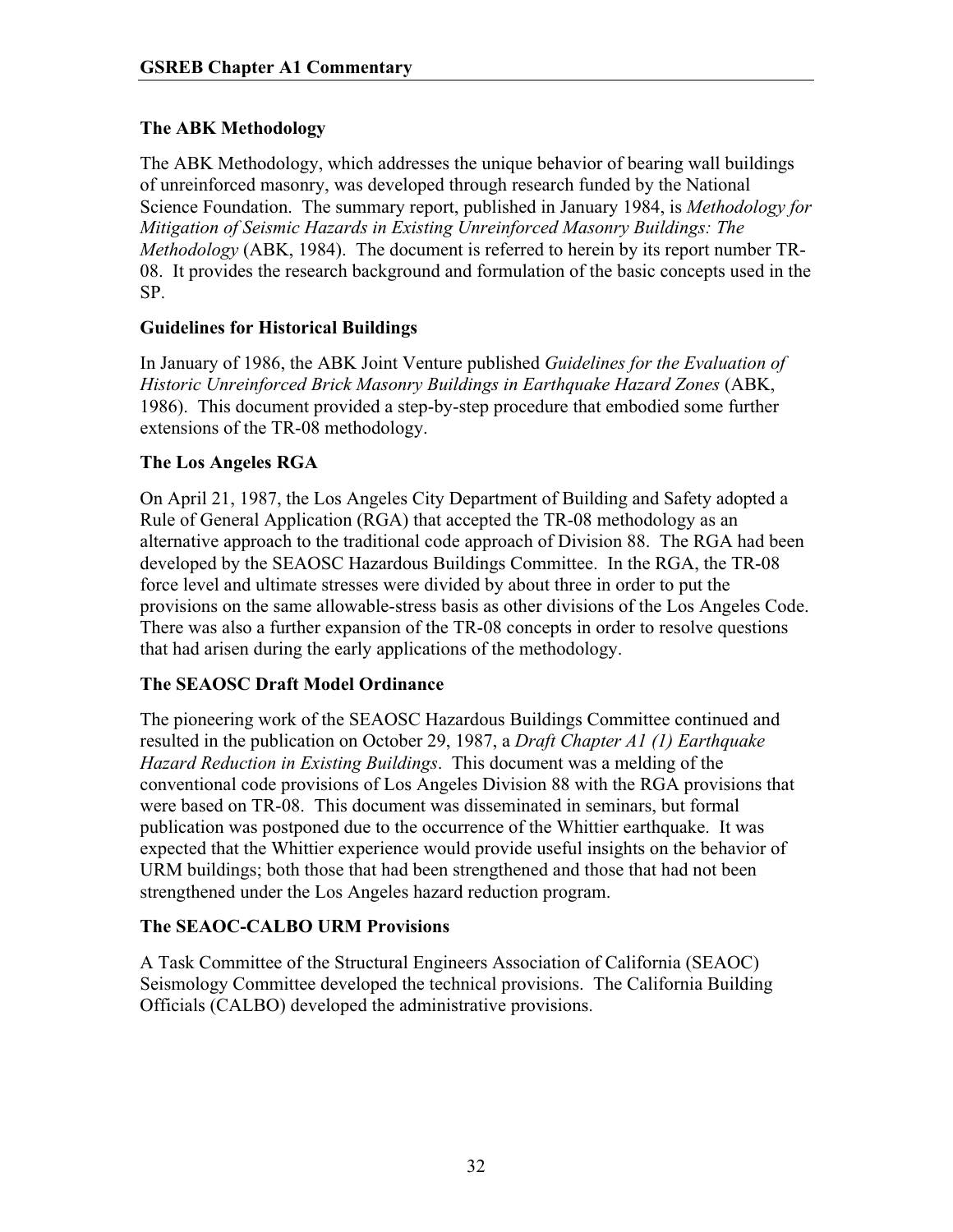The Task Committee had two goals. The first goal was to develop a comprehensive set of technical provisions that embodies the thinking of four groups: engineers who have been involved with development of the ABK methodology, engineers who have completed evaluation and upgrade projects in Los Angeles, administrators of the program in Los Angeles, and engineers outside of Los Angeles who were unfamiliar with the methodology. The second goal was to develop a commentary that would discuss the origin and intent of the technical provisions and serve as a guide to engineers who have had no experience with the methodology, engineers to whom the provisions would appear to be a significant departure from traditional seismic design.

The Task Committee accepted the concepts of TR-08 and chose for its base document the Draft Chapter A1 (1) of October 29, 1987 and proceeded to draft the technical provisions for a model ordinance. A committee of CALBO accepted the task of developing recommendations for the administrative provisions.

One of the major difficulties faced by the Task Committee was the conflict between a need and a desire to deal with an especially hazardous class of buildings, and a desire to achieve a broad consensus on a document that includes concepts that were unfamiliar to engineers outside of Southern California. There were still some unknowns, but this document was the best available.

The Provisions were adopted into the 1991 Edition of the Uniform Code for Building Conservation (UCBC) without the reduction in base shear given in Division 88 of the Los Angeles City Building Code for low occupancy buildings.

# **1985 to 1997 Editions of the Uniform Code for Building Conservation**

A version of Division 88 appeared in Appendix Chapter 1 of the 1985 and 1988 Editions of the Uniform Code for Building Conservation (UCBC). These versions addressed URM buildings in UBC Seismic Zone 4. The revision in the 1991 Edition addressed URM buildings in UBC Seismic Zones 1 through 4 and omitted the timetables for compliance. The 1994 Edition of the UCBC is basically the same as the 1991 Edition. In the 1997 UCBC a section addressing archaic material was added.

# **The California Seismic Safety Commission Model Ordinance**

In December 1987, the California Seismic Safety Commission, in response to Senate Bill 547 ("the URM Law"), published a two-volume report (SSC, 1987). The report consists of (l) *Guidebook*, which offers assistance to local governments in meeting the requirements of the URM Law, and (2) *Appendix*, that repeats several pertinent codes and a model ordinance called *Rehabilitation of Hazardous Masonry Buildings: A Draft Model Ordinance* (SSC, 1985). The SSC model ordinance is based on Division 88 and has been recommended to local governments in UBC Seismic Zone 4 as a mitigation program that complies with the URM Law.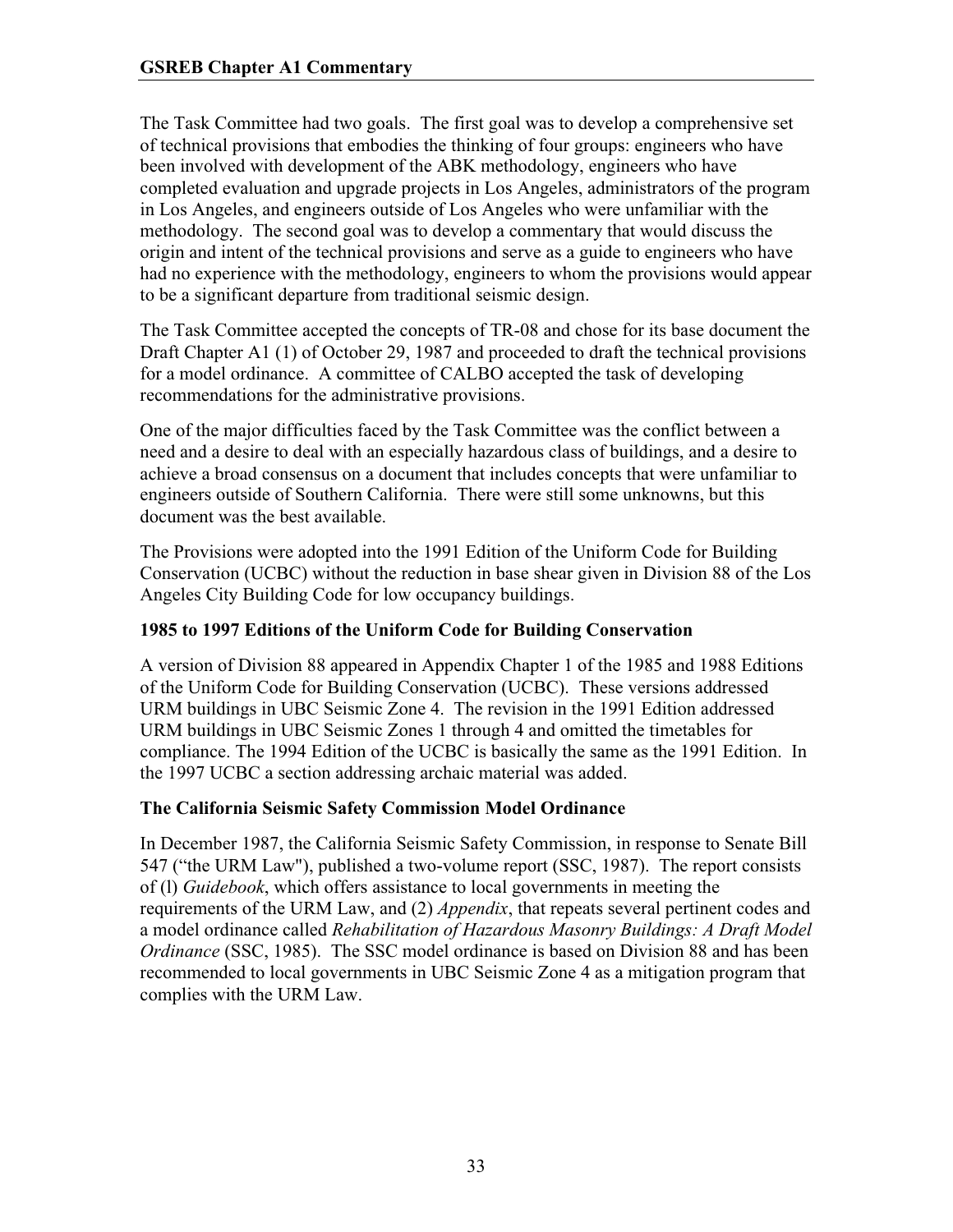## **The NEHRP Handbook for the Seismic Evaluation of Existing Buildings**

The Building Seismic Safety Council (BSSC) initiated at the request of FEMA in October 1988 preparation of two handbooks by a 22-member Retrofit of Existing Building (REB) Committee. The review of comments returned with the first ballot on the handbook resulted in re-ballot proposals that were submitted in January 1992. The Council reviewed comments that were resolved in February 1992.

The REB Committee developed Appendix C of the NEHRP Handbook. It was patterned on the 1991 Edition of the Uniform Code for Building Conservation (UCBC) but used the mapping of the 1988 NEHRP Recommended Provisions with the spectral response coefficient,  $A<sub>v</sub>$ , for loading and materials resistance values at their strength limit state. Appendix C, Evaluation of Unreinforced Masonry (URM) Bearing Wall Buildings was incorporated into the NEHRP Handbook, FEMA -178 in June 1992.

Appendix C of FEMA-178 was revised in 1999 to conform to the seismic loading notation of the 1997 NEHRP Recommended Provisions and the concept of use of threequarters of the seismic loading prescribed for design of new buildings as the acceptable analysis loading for existing buildings. This version has been balloted and accepted in ASCE 31-02 which is the successor to FEMA-310 which followed FEMA 178.

## **Chapter 1 of the 2001 Edition of the GSREB**

Chapter 1 of the 2001 Edition of the GSREB was revised to include the seismic loading notation of the 1997 UBC and the 2000 IBC. A cross-reference between the notation of  $S_{DS}$  and  $S_{DI}$  used in the 2000 IBC, and  $C_a$  and  $C_v$  used in the 1997 UBC is included in Sec. A103 - Definitions.

The formatting of Appendix Chapter 1 of the prior editions of the UCBC was retained for continuity. The concept of the use of three-quarters of the prescribed seismic loading for design of new buildings for the analysis of existing buildings was incorporated into the document. The definition of seismic loading in the UBC and IBC includes substantial increases in base shear for soil effects and for the proximity of the structure to major, active fault systems.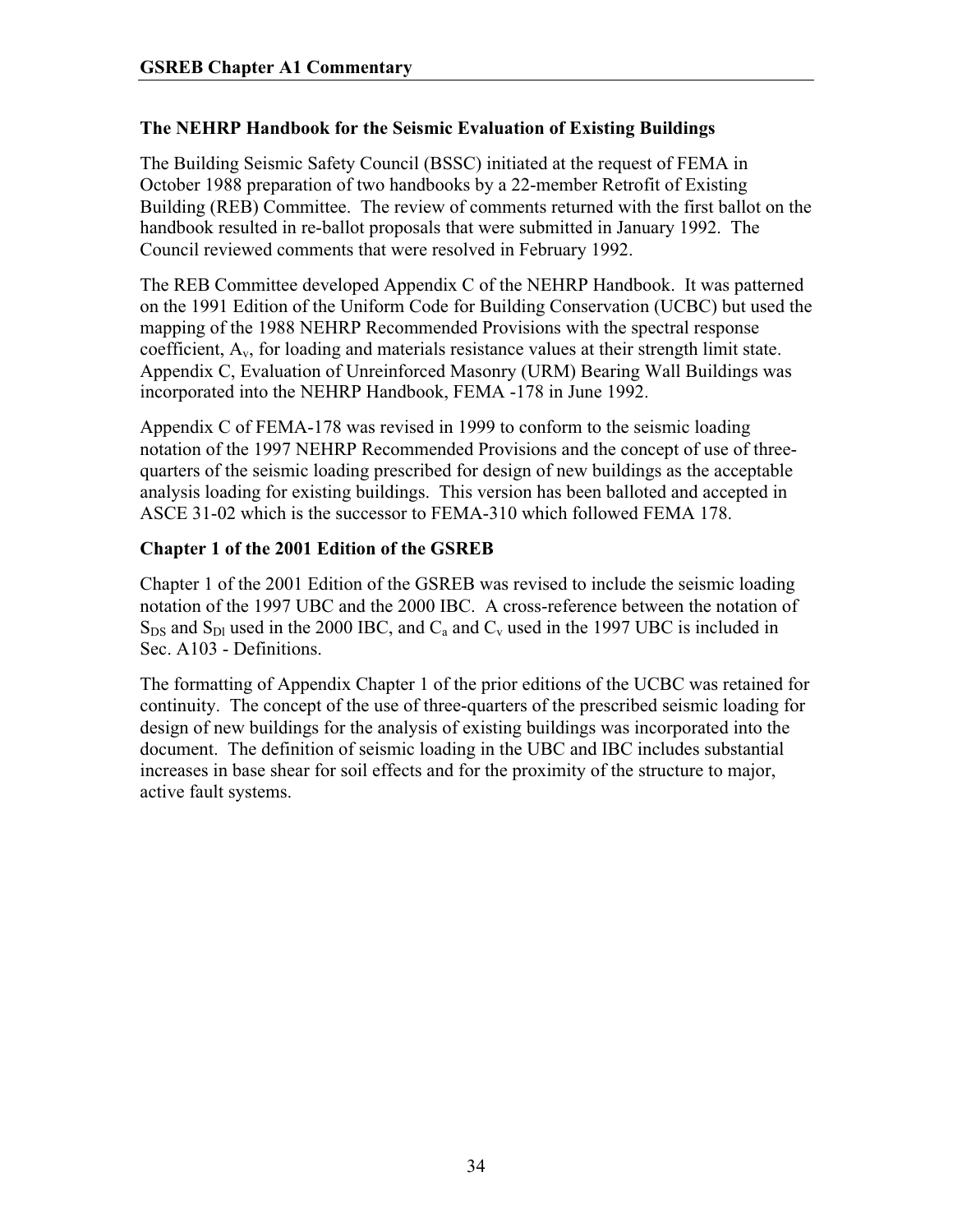### **REFERENCES**

#### ABK, 1984

Methodology for Mitigarion of Seismic Hazards in Existing Unreinforced Masonry Buildings: The Methodology: Topical Report 08, National Science Foundation, Contract No. NSF-C-PFR78-19200, Applied Science and Research Applications, Washington D.C. 20550

#### ABK 1986

Guidelines for the Evaluation of Historic Brick Masonry Buildings in Earthquake Hazard Zones. ABK, A Joint Venture, Funded by the Department of Parks and Recreation of the State of California and the National Park Service, United States Government, January 1986

#### ATC, 1978

Tentative Provisions for the Development of Seismic Regulations for Buildings, Applied Technology Council Report ATC 3-06.

#### ATC, 1987

Evaluating the Seismic Resistance of Existing Buildings, Applied Technology Council Report ATC-14, Redwood City, California.

### BSSC, 1997

NEHRP Recommended Provisions for the Development of Seismic Regulations for New Buildings, Building Seismic Safety Council, Washington D.C., (Parts I, II, and Maps).

#### GSA, 1976

Earthquake Resistance of Buildings, Vol. I-III, General Services Administration, Washington D.C.

### IBC, 2000

International Building Code, International Code Council, 5203 Leesburg Pike, Suite 708, Falls Church, Virginia 22041-3401.